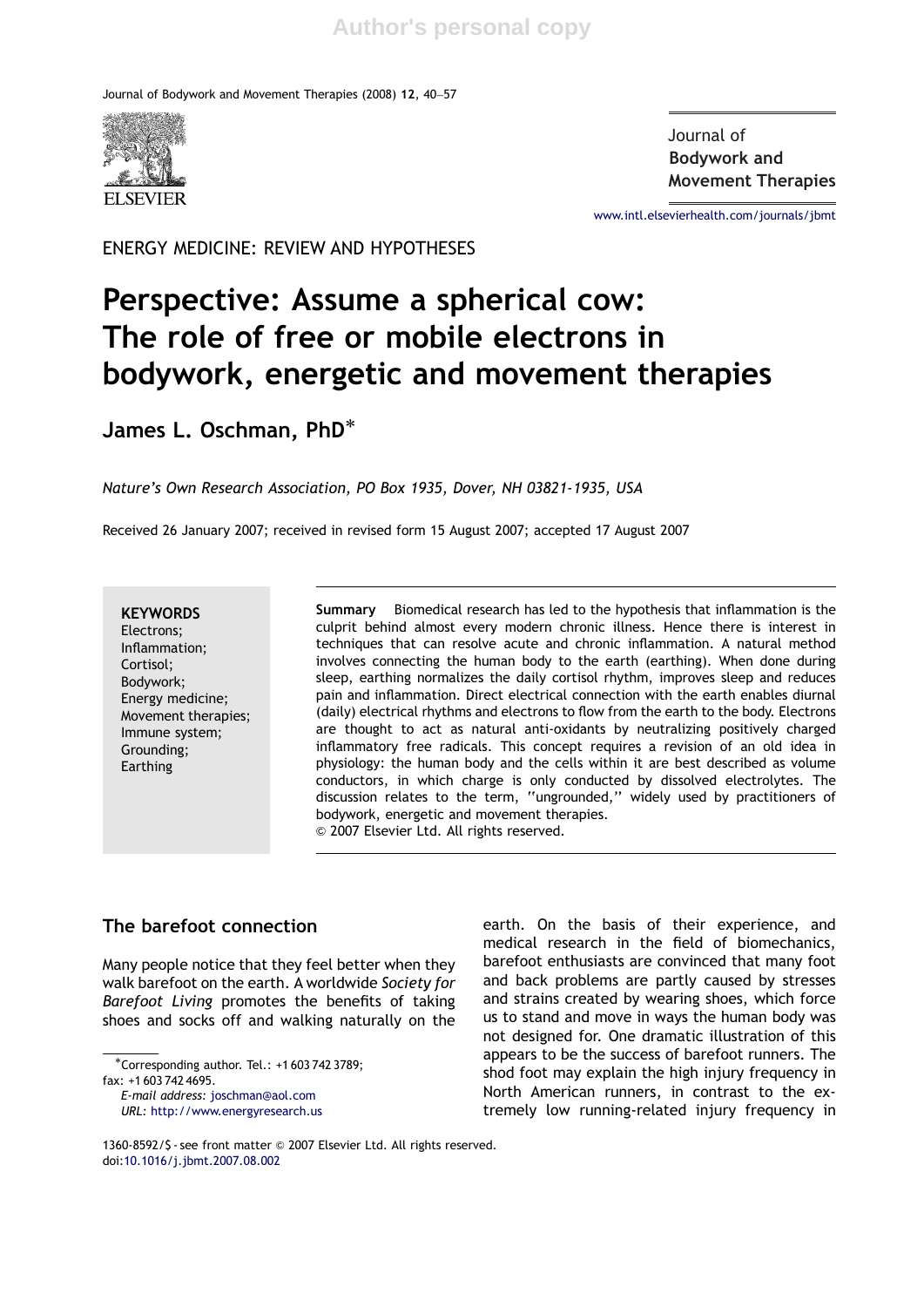#### Free or mobile electrons and inflammation 41 and  $\frac{41}{4}$

barefoot populations (Robbins and Hanna, 1987). The barefoot running phenomenon has a variety of interesting explanations (see text box).

Differences between barefoot and shod running are explainable in terms of biomechanics, energy efficiency, sensation and anti-inflammatory effects. For example, Bergmann et al. (1995) found that the forces acting on the hip joint were lower for barefoot jogging than for jogging in various kinds of shoe. Others have found that barefoot running involves lower oxygen consumption (Burkett et al., 1985; Flaherty, 1994). The ability to sense the terrain may also be a factor (Robbins and Gouw, 1990, 1991; Robbins et al., 1993). Finally, there are indications of anti-inflammatory influences of barefoot running because of reductions in planter fasciitis (Robbins and Hanna, 1987) and shin splints (Siff and Verkhoshansky, 1999).

Recent research summarized here and in Oschman (2007) indicates that there are other physiological and emotional benefits to making a barefoot connection with the earth. First, the electric field of the earth has a diurnal or daily rhythm. Diurnal refers to organisms that are active during the day. There is evidence that the earth's electrical rhythm may be involved in setting the biological clock for cortisol secretion. For example, as measured in Tucson, Arizona, the earth's field is weakest just before midnight, rises rapidly at 8 AM, reaches a peak just before noon, decreases till 3 PM, reaches a secondary peak between 5 and 6 PM, and again drops to near zero at midnight. This diurnal pattern is similar at any location on earth relative to the daily revolution of the earth (Gish, 1936). A suggested practical application of this concept arises from the frequent report that the effects of ''jet lag'' can be reduced at one's destination by removing shoes and socks and standing directly on the earth for 15 min.<sup>1</sup> This enables the electrical rhythm of the earth to reset the hormonal clocks governing sleep and activity rhythms.

Secondly, in a previous report it was hypothesized that free electrons from the earth can neutralize free radicals and thereby reduce either acute or chronic inflammation. Improved sleep, therefore, may also be a consequence of a reduction in the physical and emotional discomforts associated with painful conditions that are a consequence of inflammation. Relief from problems such as indigestion, asthma, arthritis pain and many autoimmune disorders can be obtained by direct contact with the earth. $^2$  The reason for this is that many disorders involve chronic inflammation, which can be reduced by free electrons from the earth. Various methods are being developed to maintain the benefits of conductive contact with the earth as much as possible throughout the day and night. We refer to connecting the body with the earth with the term, ''earthing.'' This paper is one of a series of publications summarizing what is known about the benefits of earthing and the mechanisms involved. This paper focuses on the conceptual problem of how electrons are able to move from the earth to sites of inflammation in tissues.

These two concepts, (1) that the oscillating electric field of the earth could be the Zeitgebar or ''time setter'' for the cortisol clock, and (2) that free electrons can neutralize inflammatory free radicals, require further elaboration. In particular, it is necessary to explore the way these two aspects of physiology, the cortisol rhythm and inflammation, relate to each other. Key contributions to understanding this subject were made by the Canadian endocrinologist, Hans Selye (1907–1982), and his work will be discussed below.

## The cortisol clock

Cortisol is widely regarded as ''the stress hormone'' because of its intimate involvement in the hormonal and biochemical cascades of responses to stresses of all kinds. One explanation for the effects of earthing on the cortisol rhythm is that there is a direct effect of the earth's electrical rhythms on the pineal gland (e.g. Foley et al., 1986).

The pineal gland attracted scientific attention in 1963, when its primary secretion, melatonin, was recognized as a hormone. Wurtman and Axelrod (1965) described the pineal as a ''neuroendocrine transducer'' that converts various rhythmic signals in the external environment (light, sound, temperature, magnetic and electric variations) into rhythmic neuroendocrine outputs. Melatonin is the

<sup>&</sup>lt;sup>1</sup>At least 5 web sites recommend going barefoot for preventing jet lag. The suggestion is reasonable in view of the results of a previous report demonstrating that connecting to the earth normalizes the cortisol rhythm and improves sleep (Ghaly and Teplitz, 2004).

 $2$ Note that this statement is not implied to represent a medical diagnosis or treatment recommendation. If you have a medical problem, it is essential that you discuss it with a professional health care provider.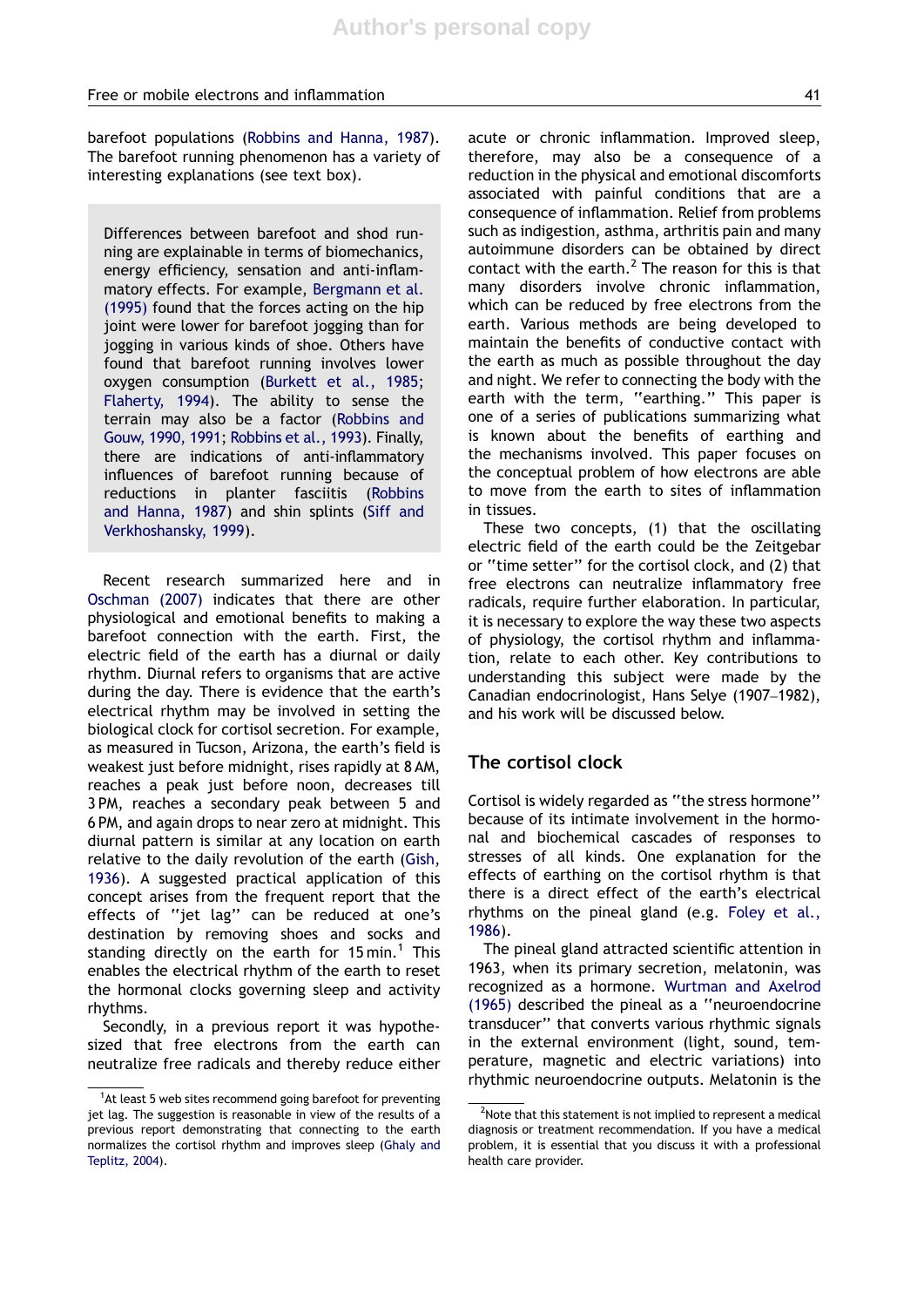principal mediator of environmental rhythms with the biological clocks that affect many physiological systems. The pineal gland is uniquely suited for this purpose as it has one of the richest vascular supplies of any organ on a weight basis; it lies outside of the blood–brain barrier, but has direct access to the cerebrospinal fluid (CSF); it produces and/or contains high concentrations of a number of different secretions that regulate the endocrine systems; and its cells are magnetoreceptors and electric field receptors. In particular, the pineal is sensitive to both magnetic and electrical rhythms of the earth (Foley et al., 1986; Sandyk, 1995). Melatonin has been recognized as a ''master hormone'' involved in the control of a variety of circadian rhythms. These rhythms influence virtually every aspect of the organism, ranging from fundamental physiological and biochemical oscillations to hormones and neurohormones that profoundly influence mood and emotional state.

## Free electrons as antioxidants

The second concept, that free electrons can neutralize inflammatory free radicals, is based on long-standing understandings of the nature of free radicals and their involvement in inflammatory processes. This is not a radical idea (no pun intended) as there is a substantial basis for the existence of free or mobile electrons in living systems (this topic will be discussed in more detail in another paper in this series). Moreover, there is extensive literature that electrons from antioxidant molecules can neutralize free radicals. This is a topic that has been extensively discussed in the scientific literature (at the time of writing this paper, the National Library of Medicine web resource, Pub Med, lists 7021 studies and 522 review articles from a search of antioxidant +electron+free radical); the phenomena involved are also covered in a number of books and international symposia. What is being suggested is that free or mobile electrons within the body can also serve as antioxidants when they are available in sufficient quantity; that free radicals act as electrophiles, attracting free or mobile electrons; that contact with the surface of the earth is the most natural way of obtaining free or mobile electrons; and that disconnection of the body from the earth can reduce the availability of free electrons in the tissues to the point that the normal response to injury is compromised. Specifically, free electrons in tissues can protect tissues surrounding a site of trauma from being damaged, can facilitate the completion of the injury repair process and can prevent or resolve chronic inflammation.

These findings come at a time when questions have been raised about the benefits of dietary antioxidant supplements. Specifically, Cook et al. (2007) followed more than 8000 women at high risk for cardiovascular disease who took Vitamins C, E, and beta-carotene, either alone or in combination, for close to a decade. There is considerable evidence that oxidative damage at the cellular level is involved in heart and vascular disease, and the hypothesis was that dietary anti-oxidants would be cardioprotective by reducing oxidative stress. Cook et al. (2007) found that no evidence of reduced risk of heart disease emerged from the study, although there were no negative effects. While more study is needed, the results are consistent with other studies indicating that powerful antioxidant effects identified through basic research may not carry over to the intact animal (e.g. Virtamo et al., 1998; Hercberg et al., 2004; Vivekananthan et al., 2003). A plausible and testable explanation for this is that the inflammatory barricade is relatively impermeable to both free radicals and circulating antioxidants.

# The earth as a source of electrons

It is well established, though not widely appreciated, that the surface of the earth possesses a limitless and continuously renewed supply of free or mobile electrons. The earth's surface is electrically conductive and is maintained at a negative potential by an atmospheric electrical circuit (Williams and Heckman, 1993; Anisimov et al., 1999).

There are three main components to the global electric circuit: the solar wind entering the magnetosphere, the ionospheric wind and meteorological activities (Volland, 1984; Williams and Heckman, 1993). An estimated 1000–2000 thunderstorms are continually active around the globe, creating a constant current of thousands of amperes transferring positive charge to the upper atmosphere and negative charge to the surface of the earth. The earth's molten core may also liberate free electrons because it is composed of iron and nickel at high pressure and temperature, conditions known to produce free electrons. Because of the conductivity of the surface layers, these phenomena make the entire earth's surface an abundant source of free electrons (Geophysics Study Committee, 1986). While electrons are plentiful at the surface of the earth, the atmosphere is a relatively poor conductor; it is an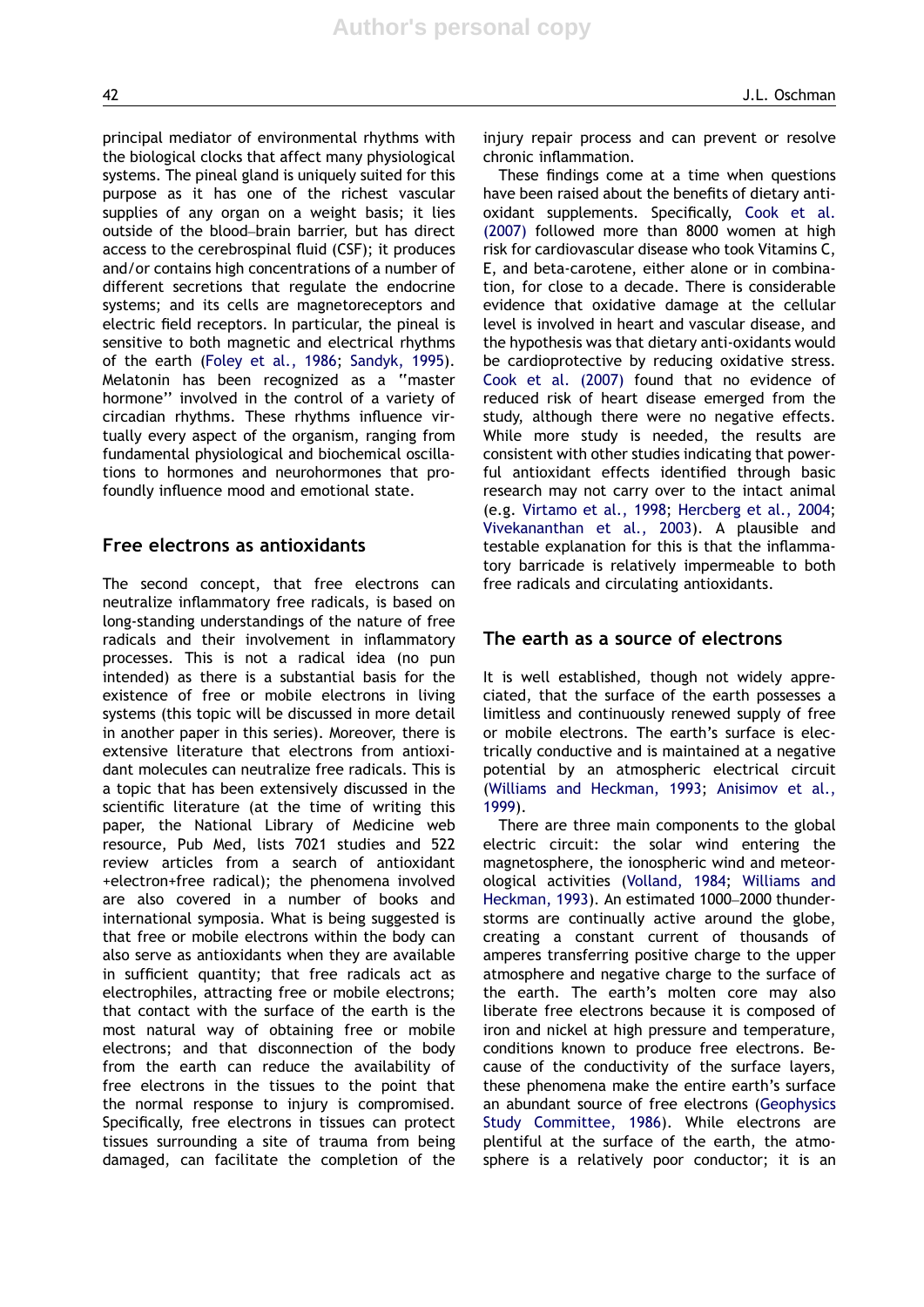$\overline{a}$ 

#### Free or mobile electrons and inflammation 43

insulator. Hence there is very little electron transfer from the ionosphere to the earth's surface except by lightening, and there is little charge transfer from the earth's surface to the human body except by direct conductive skin contact or by systems that connect the body with the earth.

## Effects of earthing

Ghaly and Teplitz (2004) demonstrated that connecting the human body to the earth during sleep normalizes the daily rhythm of cortisol, widely recognized as the ''stress hormone.'' Using an ''earthing sleep system'' (Figure 1a), the researchers noted improvements in sleep, reduction in pain and inflammation and other beneficial effects. A number of questions have arisen about the study of Ghaly and Teplitz (2004) and two appendixes have been included here to cover these issues.

The earthing sleep system consists of an electrically conductive mattress pad or sheet woven with carbon- or silver-coated fibers that couple to a wire that extends out a window and connects to a foot-long metal rod inserted into the earth (Figure 1a). Another technique is referred to as an earthing patch (Figure 1b) and is useful in the clinical setting. The patch has a peel-away strip over a conductive adhesive layer, and can be applied to any area of the body, such as an inflamed joint. As with the earthing sleep system, the patch connects to a grounding rod in the earth.

The movement of electrons from the earth to the body and vice versa was established in a study by Applewhite (2005). Connecting the body to the earth greatly reduces the currents and voltages induced on the body (documented by Ober, 2004; Ghaly and Teplitz, 2004; Applewhite, 2005). The physical effects are known, and evidence is gathering for physiological effects. Electric fields in the environment induce readily measurable voltages on and in the human body because the body has conductive components such as blood and extracellular fluid. This is technically referred to as capacitive coupling between a voltage source and the body. Home electrical wiring is an example of such a voltage source. Connecting the body to the earth essentially insulates the body from ambient electrical fields, and therefore has a protective or stabilizing effect on the electrons on and in the body. Appendix A explains this phenomenon and its implications in more detail.

A standard electrical engineering method for measuring the flow of electricity through a conductor is by determining the voltage drop between two points in a circuit. When there is a voltage drop



with it during sleep. (b) Earthing patch used in the clinical setting. The patch has a peel-away strip over a conductive adhesive layer, and can be applied to any area of the body, such as an inflamed joint. As with the earthing sleep system, the patch connects to a grounding rod in the earth.

there must be a current flow. Figure 2 shows oscilloscope recordings of the voltage induced on the ungrounded body from 60 Hz sources (top trace), the greatly attenuated body voltage with earthing system in place (middle trace) and the voltage drop across a 4.7 M $\Omega$  resistor in line with the lead to an earthing patch on the left palm (lower trace). Electric charge is being drawn through the grounding lead from the earth to the body and vice versa with each oscillation of induced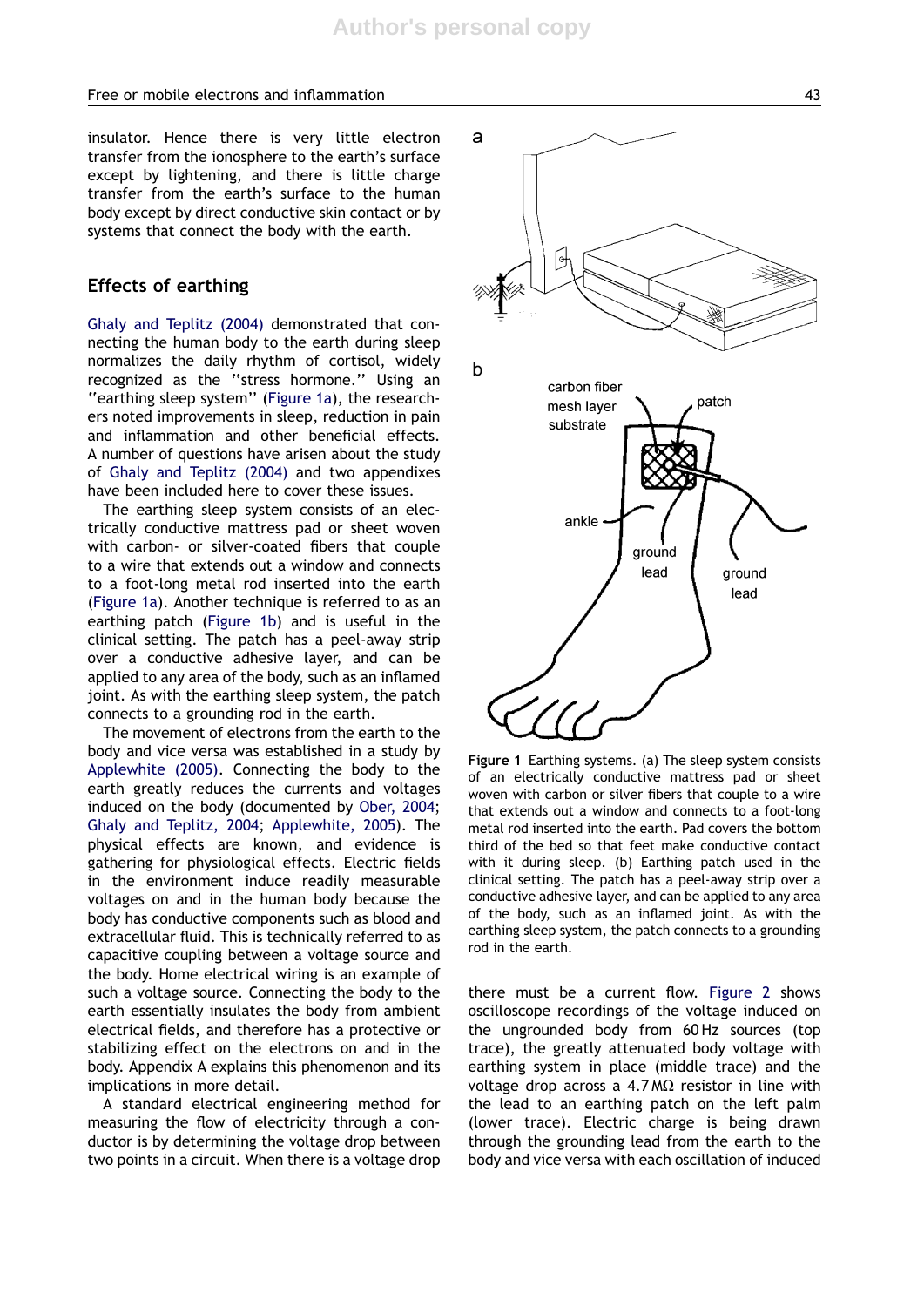

Figure 2 Oscilloscope recordings of voltages induced on the ungrounded body from 60 Hz sources (top trace); attenuated body voltage with earthing system in place (middle trace); and the voltage drop across a 4.7 m $\Omega$ resistor in line with the lead to an earthing patch on left palm (lower trace). Voltage drop is indicative of current flow. Electric charge is being drawn through grounding lead from earth to the body and vice versa with each oscillation of induced voltage. In other words, the earth is alternatively serving as a ''source'' and ''sink'' for electricity induced on the body, greatly reducing the induced voltage. The shape of the voltage drop waveform is similar to the shape of the body voltage waveform. This finding establishes the movement of electrons from the earth to the body and vice versa.

voltage. In other words, the earth is alternatively serving as a ''source'' and as a ''sink'' for electricity induced on the body, greatly reducing the induced voltage. The shape of the voltage drop waveform is similar to the shape of the body voltage waveform. This finding establishes the movement of electrons from the earth to the body and vice versa, and raises a number of questions about electron flow in the body. The purpose of this paper is to further discuss the mechanisms and therapeutic implications of the earthing phenomenon and the mechanisms of charge transfer in tissues.

# Silent inflammation and inflammatory pockets

Biomedical research from around the world is revealing that chronic or ''silent'' inflammation is the culprit behind virtually every chronic disease (summarized by Oschman, 2007). Inflammation is defined as a localized response to trauma or infection that can wall off damaged tissues until the immune system removes foreign matter, damaged cells and/or bacteria. When the inflammatory response does not completely wind down, palpable ''inflammatory pockets'' can persist for many years, slowly releasing toxins that can damage organs anywhere in the body. The phenomenon was described by the famous stress researcher, Hans Selye (1956), in his classic book, The Stress of Life and in various articles published in the Journal of the American Medical Association (e.g. Selye, 1953) and other periodicals. A search of Pub Med revealed 1082 references to the inflammatory pouch, with some specifically referring to the use of the ''Selye Pouch'' for the study of inflammatory reactions (e.g. Davis et al., 1981).

Selye's work tied inflammatory responses with stress, cortisol secretion and adaptation. Selye and others have obtained evidence that necrotic tissue breakdown products from inflammatory pockets can leak into the blood and lymphatic circulation, producing slow but progressive atrophy in various organs a distance from the original site of trauma. For example, on page 161 of the first edition of The Stress of Life, Selye mentions that he was able to inject inflammatory pouches in rats with irritants and microbes that produced a syndrome characterized by an inflammation of the heart valves (endocarditis) very similar to that which occurs in children suffering from rheumatic fever. Under some conditions this was accompanied by inflammation of the kidney (nephritis) and excessive stimulation of the blood-forming organs.

This inflammatory pouch concept explains how local pockets of inflammation can trigger a diversity of chronic diseases and disturbances, many of which frustrate the physician because it is difficult to locate the cause. ''Silent inflammation'' refers to a condition in which the inflamed site is not painful, and may go unnoticed, even though it is causing problems elsewhere in the body. The phenomenon was described long ago in dentistry, beginning with 25 years of root canal research by Dr. Weston Price (see Meinig, 1994), but currently receives little attention except by ''biological'' dentists.

## Inflammation and bodywork

The existence of walled off areas such as described by Selye is known to practitioners of bodywork, energy and movement therapies. For example, Ida P. Rolf, in her book, Rolfing, stated that, ''In practically all bodies, in one muscle or another, small lumps or thickened non-resilient bands can be felt deep in the tissue. The lumps may be as small as small peas or as large as walnuts.'' Rolf reproduced Selye's picture of an inflammatory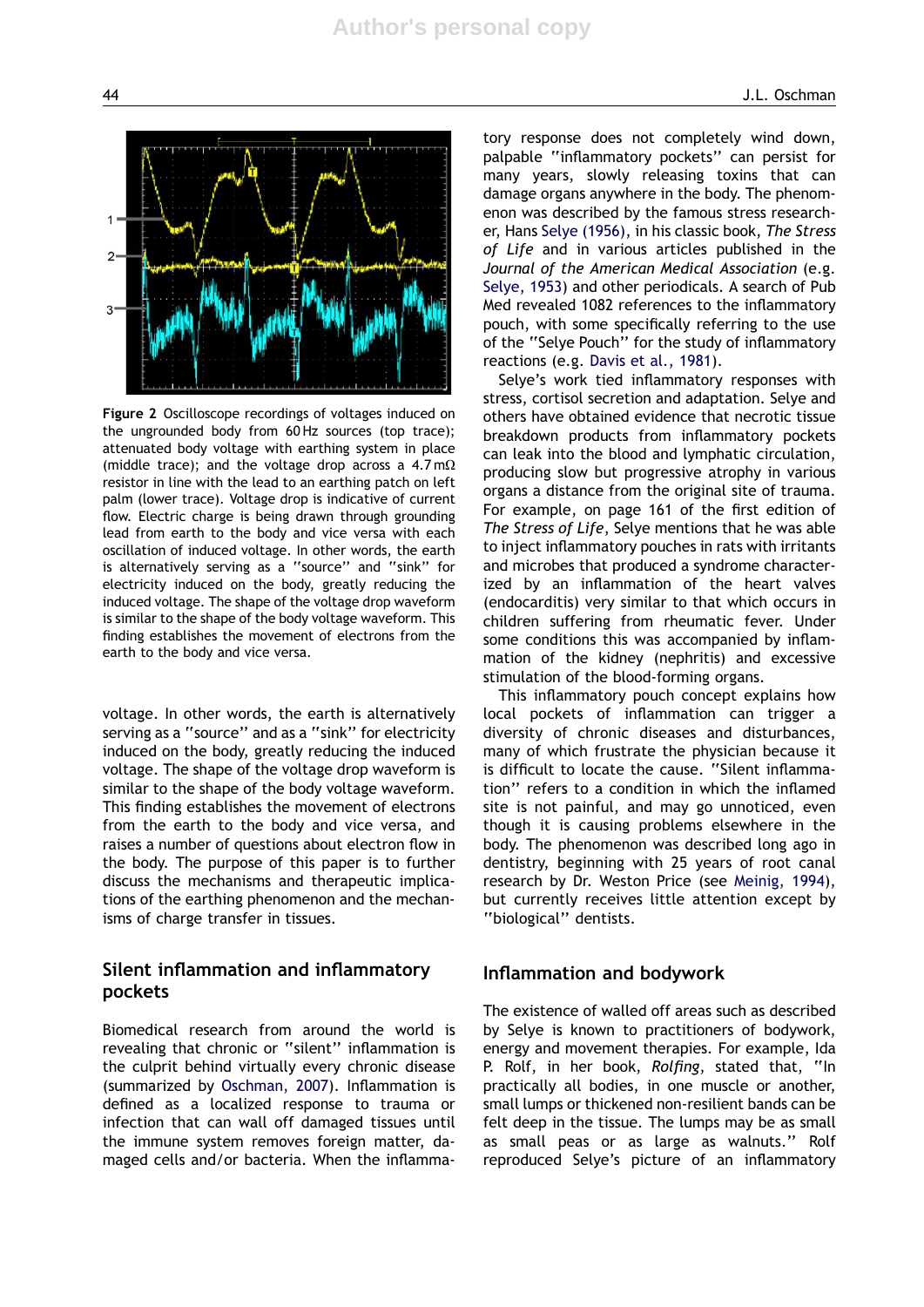

Figure 3 Inflammatory pouch (Selye pouch) produced by injecting air into fascial sheaths. Reproduced from Selye H. 1953 and reproduced by permission of the American Medical Association. Copyright © 1953, American Medical Association. All Rights reserved.

pouch produced by injecting air into fascial sheaths. The picture is reproduced here as Figure 3. ''Some similarly injurious process no doubt gives rise to the lumpy knottings we have noted''(Rolf, 1989).

Some of the benefits of Rolfing $^{\text{\textregistered}}$  (Structural Integration) and other bodywork, energetic and movement techniques may derive from their ability to reduce or eliminate these pockets of inflammation, and thereby relieve chronic illnesses. Likewise, a variety of therapeutic technologies introduce or induce electric currents that flow within tissues. Examples include Frequency Specific Microcurrent (McMakin, 2004); Pulsing Electromagnetic Field Therapies (Bassett, 1995); and Ondamed (Oschman and Kosovich, 2007). It is worthwhile to explore the possibility that successes with these techniques may in part be due to induced movements of free electrons across inflammatory barricades.

The original clinical trials of 20 subjects using medical infrared imaging can be found at http://www.earthfx.net/pdf/EFX\_science\_ Amalu.pdf. A summary can be found in Oschman (2007).

# Clinical trials

Clinical trials (see box) have used medical infrared imaging and clinical outcomes to assess changes taking place when the body is connected to the earth. Because it measures heat, medical infrared imaging easily detects acute or chronic inflammatory conditions. The value of the method has been documented by countless research studies (reviewed by Amalu et al., 2006). Experts in medical infrared imaging are particularly interested in ''hot spots'' and left-right imbalances corresponding to areas of discomfort that are therefore indicative of inflammation. The data obtained by medical infrared imaging and the corresponding clinical changes are documented in a previous paper (Oschman, 2007). The mechanisms involved in charge transfer from the skin to sites of inflammation are discussed in the next paper in this series.

Sleeping on the earthing sleep system significantly reduced inflammation and restored normal thermal symmetry. The earthing patch was also tested in a clinical setting. The patch provided permanent reductions in pain, improved overall health and return to a normal lifestyle. In some cases the clinical changes took place within 30 min of the first use of the earthing patch; in others steady improvement took place during multiple treatments. Conditions treated included acute sprains, chronic myofascial pain syndrome, muscular strains, ligamentous sprains, peripheral neuropathies, carpal tunnel syndrome, inflammatory joint conditions, Lyme disease, chronic sinusitis, and a variety of other maladies. Up to 80% improvement took place in over 60% of the cases within 2–4 weeks of half-hour treatments given 2–3 times per week. These results are summarized and discussed in Oschman (2007).

# Physiological effects, performance and recovery

Chevalier et al. (2006) published a double-blind study of the effects of earthing on 58 healthy adult subjects. Earthing produced statistically significant and nearly instantaneous reductions in overall stress levels and tensions in the body as measured by electroencephalograms, electromyograms and blood volume pulse. The physiological changes indicate reductions in overall stress levels and tensions, and a shift in autonomic balance upon earthing. The electromyography studies showed that muscles that are tense relax, and muscles that are hypotoned are restored to normal tension.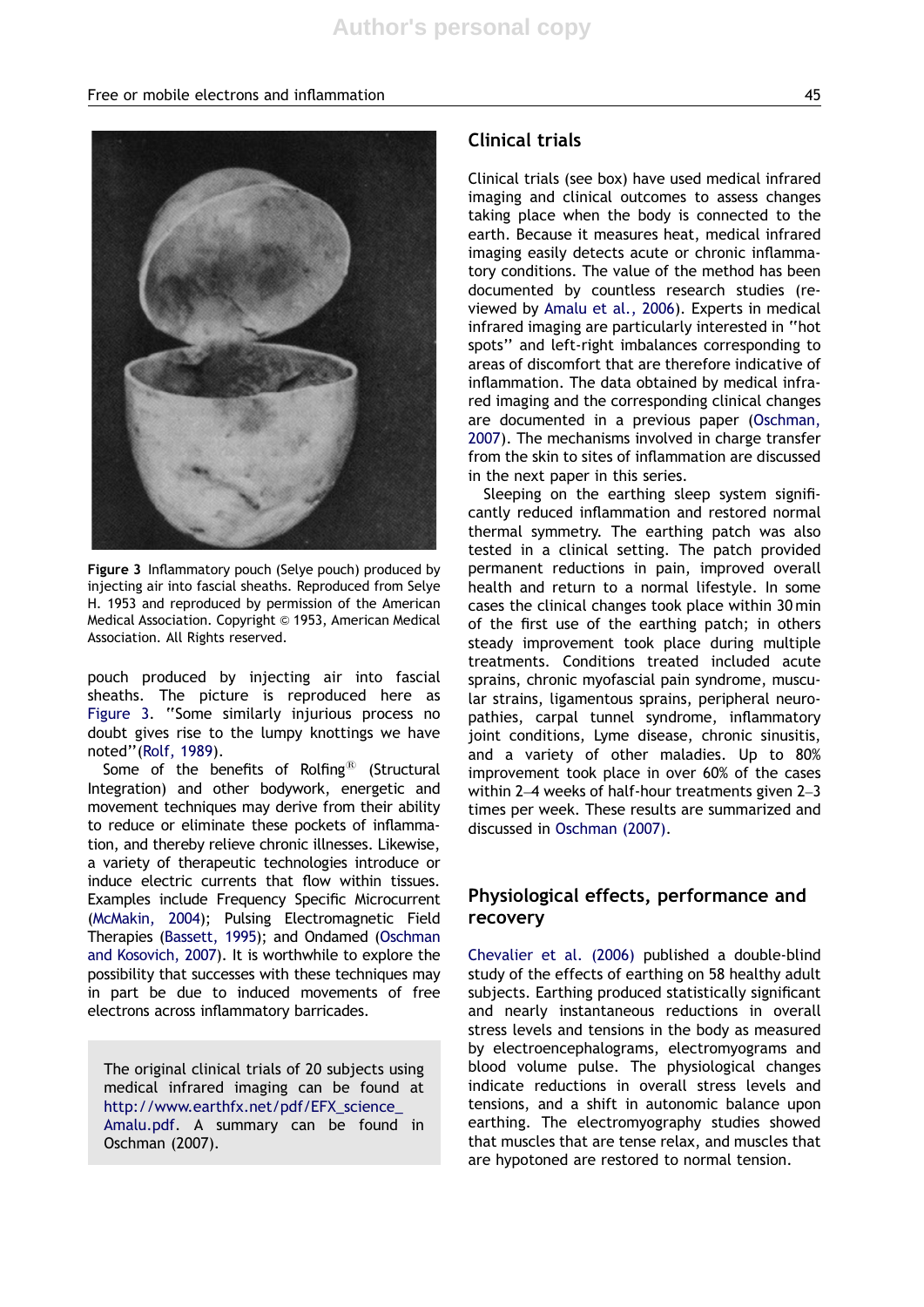Finally, the effectiveness of connecting the body to the earth in enhancing performance, speeding injury repair and facilitating recovery was documented by Dr. Jeffrey Spencer during the most recent three Tour de France victories of the US Cycle Team lead by Lance Armstrong and the 2007 victory by Alberto Contador and the US Team. Connecting the cyclists to the earth during sleep and also during the acute phases of injury seemed to enhance overall performance, speed injury repair and facilitate recovery. For more details, see Oschman (2007).

Taken together, research and experience with the earthing systems suggest that it is desirable to maintain contact with the earth as much as possible throughout the day and night. Free or mobile electrons from the earth appear to be responsible for reduction in inflammation and correlate with a variety of other benefits.

#### Assume a spherical cow

The research summarized above shows that connecting the body to the earth leads to reduction of inflammation, and also shows that the effects are correlated with the flow of electrons from the earth to the body and thence to sites of inflammation. The most plausible explanation is that free electrons neutralize the free radicals that are the hallmark of chronic inflammation.

This phenomenon raises some questions about the biological roles of free electrons. In the past it has been assumed that all electrical currents developed within the human body are conducted by dissolved electrolytes rather than electrons. According to the Arrhenius theory of dissociation, salts react with water to form separate ions, such as Na<sup>+</sup> and  $Cl^-$ , and these ions give solutions their ability to conduct electricity. This is referred to as electrolytic charge transfer. It has also been assumed that the interior of the human body is best described as a continuous volume conductor. In other words, to simplify the application of the principles of electrical engineering to living systems, the body and the cells within it are regarded as simple bags containing homogeneous solutions of proteins and electrolytes.

The situation in relation to inflammation has to be more complex than this because of the ways inflammatory areas can be walled-off from surrounding tissues within the inflammatory pouches originally described by Selye. Moreover, the volume conductor assumption disregards significant areas of biomedicine: anatomy, histology and cell biology. The volume conductor assumption, when taken as fact, promotes a distorted perspective on life and health that is incompatible with the actual structure and function of living systems.

This paper begins to look beyond the volume conductor and electrolytic charge transfer assumptions so that we can explore the existence and movement of free or mobile electrons from the earth and through the body and through the inflammatory barricade, where the electrons can neutralize free radicals. A subsequent article expands on the role of electrons in bioenergetics and physiological regulations.

The spherical cow (Figure 4) comes from a story that is often told in physics classes. A farmer is having trouble getting enough milk from his cows, and consults a physicist. After pondering the problem for a while, the physicist begins his analysis with the statement, ''Assume a spherical cow.''

The story draws attention to a method widely used by scientists: they make simplifying assumptions to make it easier to tackle problems that would otherwise be too complex. Such assumptions have played vital roles in helping us understand a wide variety of biological and medical problems.



Figure 4 The spherical cow comes from a story that is often told in physics classes. A farmer is having trouble getting enough milk from his cows, and consults a physicist. After pondering the problem for a while, the physicist begins his analysis with the statement, ''Assume a spherical cow.'' This illustrates a situation that arises frequently in science: a tentative assumption is made to simplify calculations. It begins with, ''assume a spherical cow''; progresses to ''it can be assumed that cows are spherical''; and finally leads to ''cows are spherical.'' This article concerns the progression from ''assume the body is a volume conductor'' to ''the body is a volume conductor.''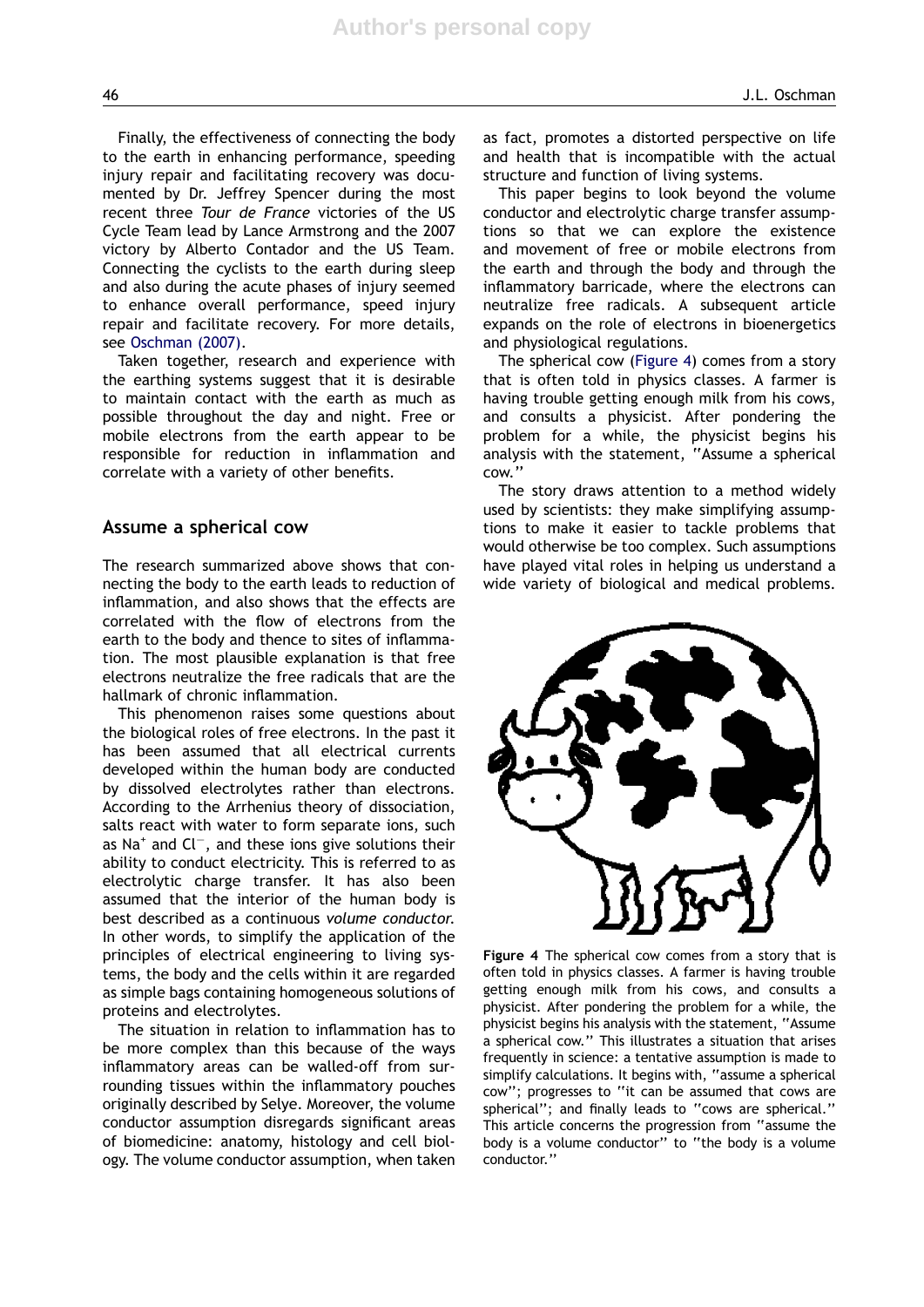A difficulty arises, however, when we forget that an assumption is an assumption and is meant to be tentative. Over a period of time, an assumption can go through several stages:

- 1. to simplify our calculations, we assume a spherical cow
- 2. it can be assumed that cows are spherical
- 3. cows are spherical

## Meaning invariance

This type of problem occurs again and again in science. It is always instructive to examine tentative assumptions about living systems that were temporarily useful, but that have gradually come to be taken as facts. This tendency, to retain the definitions of terms that were acceptable in early stages of a study or science, is called 'meaning invariance.'

Philosopher of science, Paul Feyerabend (1981) wrote:

...any form of meaning invariance is bound to lead to difficulties when the task arises either of giving a proper account of the growth of knowledge, and of discoveries contributing to this growth, or of establishing correlations between entities which are described with the help of what we will later call incommensurable [unmeasurable] concepts. ... it will usually turn out that a solution of these problems is deemed satisfactory only if it leaves unchanged the meanings of certain key terms and it is exactly this condition, the condition of meaning invariance, which makes them insoluble.

In other words, we are discouraged from discussing electronic conduction in living tissues because it would be inconsistent or incompatible with the volume conductor assumption and all of its consequences and implications, which extend throughout the fields of physiology and medicine.

On the same subject, Northrop (1959) comments:

One of the basic problems in the unification of scientific knowledge is that of clarifying the relation between those concepts which a given science uses in the early natural history stage of its development and those which enter into its final and more theoretical formulations as a verified deductive theory.

In the context of inflammation, and a wide range of other physiological and biomedical issues, meaning invariance poses deep problems. The volume conductor assumption actually confuses our conceptualization of ourselves, our health, disease and the healing process. The volume conductor assumption perpetuates an intangible or incommensurable barrier to the integration of conventional biomedicine with complementary and alternative therapies, and vice versa. It is necessary to look closely at the volume conductor assumption to understand the phenomenon of earthing. In the process, we may clarify some other unsolved problems in physiology and medicine, as well as in bodywork, energetic and movement therapies. The mobile electron has many potential roles in vital processes such as bioenergetics, regulation and communication.

## Assumptions and deductive logic

The dictionary tells us that an assumption is a tentative proposition that is taken for granted. In other words, assumptions are treated for the sake of a given discussion as if they are true. In logic, in the context of deductive reasoning, an assumption is made in the expectation that it will be discharged in due course, once the goals that necessitated the assumption have been achieved, or when more details are known so that more realistic assumptions can be made. Logical processes that begin with simplifying approximations must, of necessity, give rise to simplified or approximate answers. Some philosophers who explore the methods of science recognize that virtually all scientific discoveries are based on assumptions or approximations of one kind or another, and that scientific truth is therefore always relative or approximate (e.g. Singer, 1986; Ratcliffe, 1983).

To understand earthing and other methods that stimulate the movement of electrons within the body, we must appropriately discharge the volume conductor assumption and replace it with assumptions that are closer to reality and that can therefore lead us to conclusions that are closer to reality.

# Going beyond the cell as a volume conductor

We begin with the cell, widely held to be the fundamental unit of life. Since Virchow (1858) the cell has also been considered the source of all pathology and the focus for treatments. It is often assumed that the cell is a bag containing a solution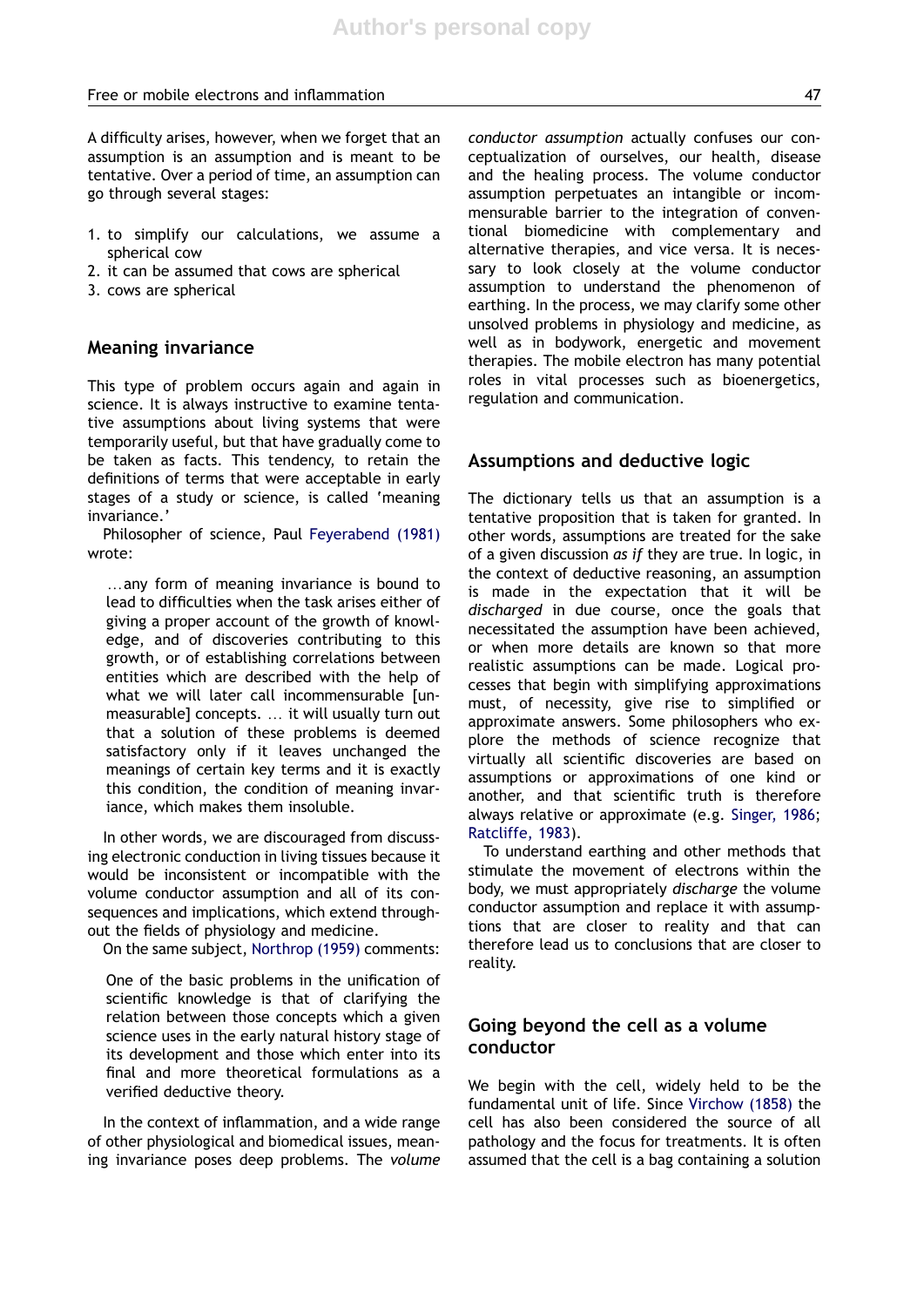of electrolytes and proteins, with a nucleus and some organelles such as mitochondria floating around within. Outside of the cell is a connective tissue matrix that is also immersed in a salt solution. This scheme, depicted in all texts, is shown in Figure 5.

In the late 1960s and 1970s the author conducted extensive research in the field of membrane transport. At that time considerable progress was being made in the study of how water, ions and organic molecules are transported across layers of cells (epithelia) such as are found in intestine, kidney, liver, choroids plexus, cornea, various glands and so on (Berridge and Oschman, 1972). In 1958, Koefoed-Johnsen and Ussing published a classic transport model (Figure 6) to account for the electrical and permeability properties of the frog skin, one of the most widely used systems for studies of active transport across biological membranes. This is a classic example of a ''black box'' model in which the skin cell is represented as two membranes with differing active and passive transport properties. In the model, the cell interior is assumed to be a bag containing a homogeneous solution of electrolytes and organic molecules. Studies of Hodgkin and Keynes (1953) seemed to support this view, since potassium ions appeared to diffuse freely through the axoplasm of the squid giant nerve fiber.



Figure 5 Image of the cell and its surroundings as described in most texts. It is assumed that the cell is a bag containing a solution of electrolytes and proteins, with a nucleus and some organelles such as mitochondria floating around within. Outside of the cell is a connective tissue matrix that is also immersed in a salt solution.



Figure 6 Classic model of a cell in the skin of a frog, a widely used model for studying active transport across cell membranes. This is a classic example of a ''black box'' model in which the skin cell is represented as two membranes with differing active and passive transport properties. The cell interior is assumed to be a bag containing a homogeneous solution of electrolytes and organic molecules. Based on Koefoed-Johnsen and Ussing (1958), reference 21.

The ''bag of solution'' model was supported by the first electron microscope pictures of sections of cells, which showed a lot of seemingly empty spaces. This eventually proved to be an artifact. Until 1962, the only satisfactory fixative for electron microscopy was buffered osmium tetroxide. Osmium preserved cellular structures by combining with lipids, especially in membranes, and by precipitating some of the proteins. The osmium atom contains 76 electrons, making it is very dense in the electron microscope, and giving contrast to everything it sticks to. But osmium penetrates tissues very slowly, and extracts most of the protein and RNA from cells. A large part of cellular structure simply does not show up in the electron microscope when osmium is used as the fixative.

This picture changed dramatically in 1963, when glutaraldehyde was introduced as a fixative (Sabatini Bensch and Barrnett, 1963). Glutaraldehyde rapidly penetrates into tissues and insolubilizes proteins. Glutaraldehyde forever transformed electron microscopy as well as our understandings of cell structure. It was soon realized that the ''empty spaces'' seen in early electron micrographs were actually crowded with structures. Over the years, it has been recognized that the cell interior is virtually packed with microtubules, microfilaments, intermediate filaments, vesicles, membranes, RNA particles and many other objects. And every cell has an internal ''skeleton'' called the cytoskeleton. There is so much cytoskeleton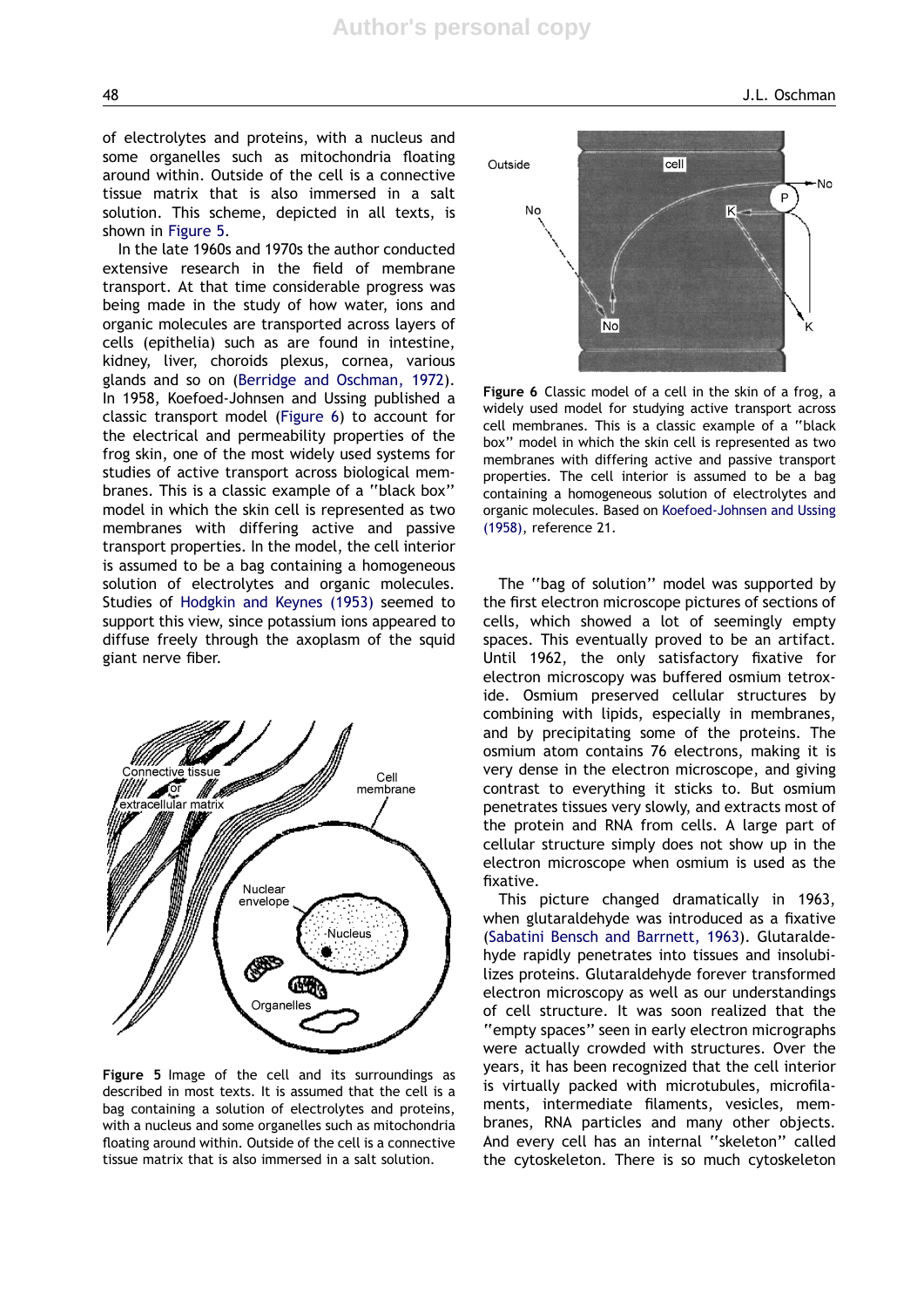and other structure tightly packed inside of cells that some biologists think there is virtually no space left over for a solution of electrolytes and proteins (reviewed by Luby-Phelps, 2000). Edelmann (2002) has devised an electron microscope technique in which tissues are frozen-dried in a manner that appears to preserve macromolecular structures with their natural hydrated structure. The images obtained reveal cellular cytoplasm with very fine granularities and well-defined membranes in negative contrast.

It was also discovered that the internal cytoskeleton is directly and continuously connected to the fibers of the extracellular matrix by molecules now known as integrins (Gille and Swerlick, 1996). Deep inside the cell, the cytoskeleton also interconnects with the nuclear matrix (Pienta and Coffey, 1992; Maniotis Chen and Ingber, 1997). Figure 7 shows a much more realistic image and detail of the cell and its relationships with the surrounding matrix than Figures 5 and 6. The whole system, connective tissue plus cytoskeletons plus nuclear matrix has been termed the living matrix (Oschman, 2000).

Glutaraldehyde fixation and the discovery of the integrins were big advances, but the images of the cell interior as a bag of solution had become ingrained in the thinking of many biologists. Hence when new biology and medical textbooks are written, the model shown in Figure 5 is repeated again and again. Most of these texts include an inaccurate drawing of the cell in the introductory chapter. This means that the beginning student is immediately exposed to an erroneous picture of the cell that influences all of their



Figure 7 More accurate and realistic image of the cell and its relationships with the surrounding matrix. The whole system, connective tissue plus cytoskeletons plus nuclear matrix has been termed the living matrix (Oschman, 2000).

subsequent thinking about structure and function in living systems. In a few texts, the cytoskeleton is mentioned, but not in the context of the overall structure of the cell. This inaccuracy persists to the present day in all biomedical textbooks.

In contrast, texts related to bodywork, energetic and movement therapies often include images of the cell similar to that shown here in Figure 7. Examples include Myers (2001), Chaitow (2005), Lee (2005), Frederick and Frederick (2006), and Oschman (2003). With the exception of cell and membrane biologists, biomedical researchers rarely question textbook images of cell structure. In contrast, those seeking a more holistic perspective prefer to base their thinking on images that are more accurate in terms of structural detail. The concepts that follow from Figure 7 are holistic in that the matrix provides a rigorously scientific description of a continuous mechanical and energetic system that extends into every part of the organism. A model of this kind provides the basis for whole-person phenomena such as peak performance, spontaneous healing, acupuncture and the martial arts. Specifically, the matrix appears to serve as an ''energetic nervous system'' that conducts packets of energy and information much faster than nerve impulses.

In Germany a sophisticated school of research and clinical medicine developed around the discoveries of Alfred Pischinger, Hartmut Heine and their colleagues. The important book describing this work, The Extracellular Matrix and Ground Regulation; Basis of a Holistic Biological Medicine, has been difficult to obtain in English, but a new and updated translation has now been published (Pischinger, 2007). In contrast to Virchow's cellular pathology, this group regarded the fundamental unit of life, and the place to look for pathology, to be a triad consisting of the capillary, the cell and the matrix between them (Figure 8).



Figure 8 Pischinger's model of the fundamental unit of life, consisting of the triad: capillary, cell and extracellular matrix. See The Extracellular Matrix and Ground Regulation: Basis for a Holistic Biological Medicine, by Pischinger (2007).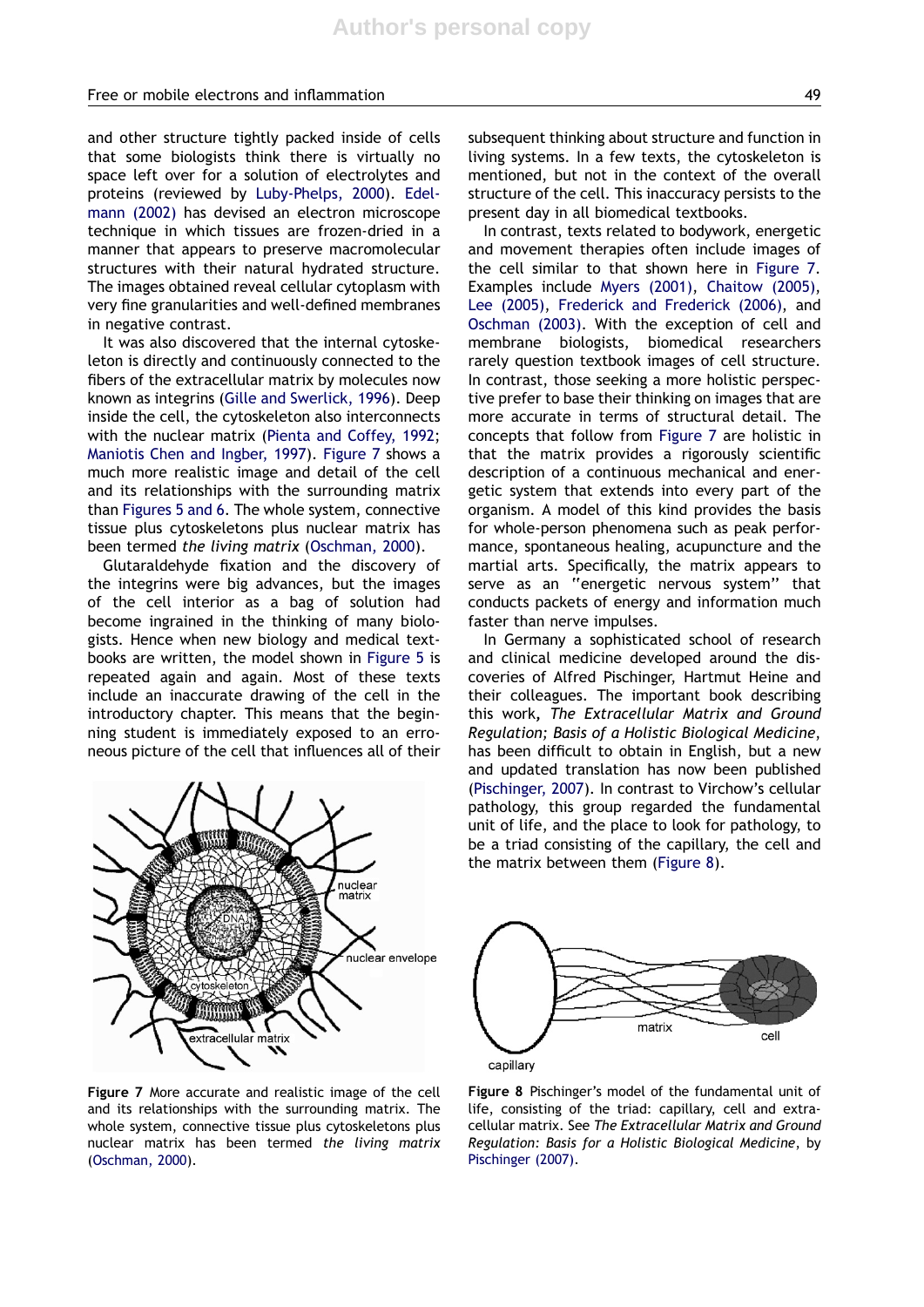**Author's personal copy**

## The body as a volume conductor

The main goal of this article is to raise the question of how electrons move about within living systems. The volume conductor concept and electrolytic charge transfer are assumptions that greatly simplify the quantitative study of the movement of molecules and electrical charges in the human body. But the body obviously contains many layers and compartments and structures such as bones and connective tissues and organs, and each of these elements has particular permeability properties as well as electrical, dielectric, electronic and other aspects. For the electrical engineer or the biochemist, this picture is usually much too complicated to think about all at once.

To model the movement of molecules and charges in the body, it is convenient to make the simplifying assumption that the body consists of the five compartments shown in Figure 9: mouth, gut, circulatory system, extracellular matrix and cell. Food or drugs taken into the mouth enter the gut, where they dissolve. Water, ions, nutrients and drugs are then absorbed across the wall of the gut, into the circulatory system, are carried throughout the body, diffuse across the walls of the blood vessels, and enter the extracellular matrix, the socalled volume conductor. Substances then diffuse through this volume conductor to the cells. Once a molecule gets to a cell, it can affect the cell surface or it can enter the cell, which is also approximated as a volume conductor. In either case, the molecule influences cellular behavior. Hence the simplest model of how nutrients, oxygen, hormones, growth factors, neuropeptides, and drugs move through the extracellular space is simple random diffusion through a uniform dilute solution of electrolytes. The simplest model of the flow of electricity to and from organs such as the heart and brain is that the charges are moving back and forth between the skin surface and internal organs, with the currents carried by flows of ions, such as sodium and potassium, in a uniform volume conductor.

Of course, this model does not take into account the way human bodies are actually constructed. However, the assumption that cells and the human body as a whole form a volume conductor has gone through the stages described above:

- 1. to simplify our calculations, we assume the body is a volume conductor
- 2. it can be assumed that the body is a volume conductor
- 3. the body is a volume conductor



Figure 9 Over-simplistic model the movement of molecules and charges in the body based on the assumption that the body consists of five compartments: mouth, gut, circulatory system, extracellular matrix and cell. Food or drugs taken into the mouth enter the gut, where they dissolve. Molecules are then absorbed across the wall of the gut, into the circulatory system, are carried throughout the body, diffuse across the walls of the blood vessels, and enter the extracellular matrix, the socalled volume conductor. Substances then diffuse through this volume conductor to cells. It is also assumed that the flow of electricity between the skin and organs such as the heart and brain involves electrolytes acting as charge carriers in a uniform volume conductor.

References to the body as a volume conductor are widespread in medical research. A search of the National Library of Medicine web site, Pub Med, reveals 537 references to the term, volume conductor, with 26 references in the year 2006. The volume conductor assumption is applied in studies of cardiology, magnetic resonance imaging, brain stimulation, tumor detection, muscle stimulation, epilepsy, edema, vision, drug action and so on. Malmivuo and Plonsey (1995) have an extended discussion of volume conduction in the context of bioelectromagnetism. They also provide a detailed discussion of the ''distortion factors'' that influence the quality of signals such as those recorded from the heart. These distortions arise because of the inaccuracies in the volume conductor and other assumptions. For example, the heart is not a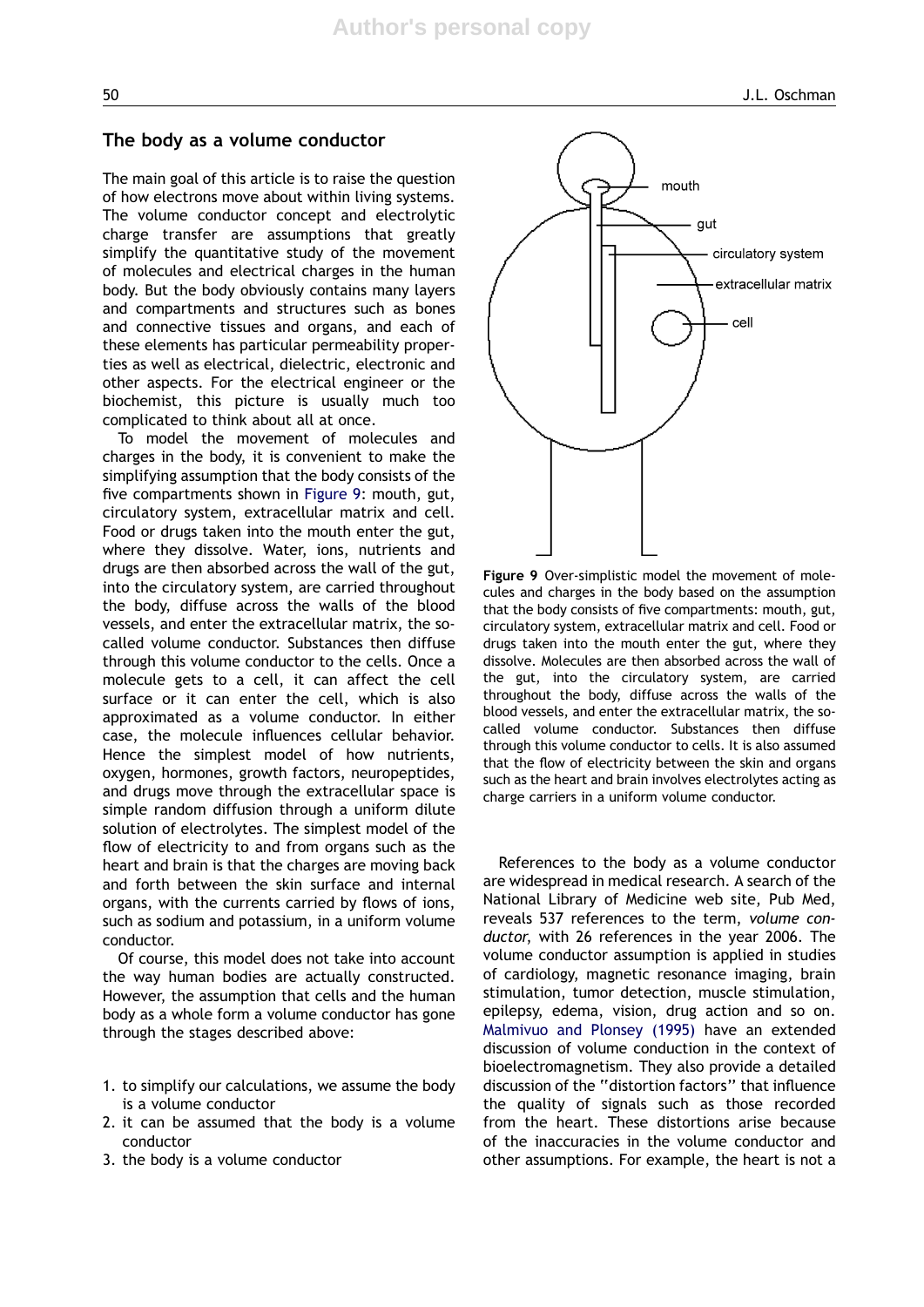simple dipole in a fixed location; the thorax does not have a uniform shape; and the thorax is not homogeneous.

# Going beyond the volume conductor assumption

There is a detailed literature on the structure and properties of cellular and extracellular matrices. Reviews of the literature on the composition of the ''ground substances'' found in the nuclear matrix, the cell interior and the extracellular material revealed that they are electrically charged polymer networks (Oschman, 1978, 1981). Biomedical researchers rarely reference this information because the connective tissue and myofascial systems have not received the same attention as other organ systems in the body, even though they form the largest and most pervasive and ubiquitous of all of the body systems. It can be reasonably stated that the living matrix is the organ system that all of the other organs and tissues are made of. The connective tissue consists of the superficial and deep fascia, including the myofascial coverings of muscles, the periosteum of bones, and the bones themselves.

Blood is considered part of the connective tissue, as are cartilage, ligaments, and tendons. The tough layers surrounding the digestive tract, blood vessels, and nerves are also connective tissue. Research done in the 1960s revealed that the intercellular material is composed of polyelectrolytes, mostly soluble acidic glycoproteins, which are cross-linked by calcium ions to each other and to other carbohydrate groups anchored in cell membranes. These molecules form a meshwork upon which various small serum proteins are adsorbed and/or precipitated. For a review of this topic, see Oschman (1978). The negative charges on the carbohydrate chains of the intercellular polyelectrolytes are due to the presence of sulfate, carboxyl and phosphate groups, which have as their counter ions  $Na^{+}$ ,  $K^{+}$ ,  $Mg^{++}$  and  $Ca^{++}$ . Anions may also be associated with positive charges (e.g. of the basic amino groups) on the adsorbed proteins. The spatial arrangement of the various charged groups, their field strengths and their concentrations are key factors in determining the conductance and selectivity and diffusivity of the extracellular domain. The extracellular space thus has similarities to an ion-exchange resin, a molecular sieve, a gel filter, and a strongly adsorbing chromatographic column (e.g. Comper and Laurent, 1978).

The properties of the matrix can also be described in terms of its electronic, semiconductive, dielectric, capacitive, and electrolytic characteristics (e.g. Grimnes and Martinsen, 2000). For example, it is likely that both the earth's surface and the human body connected to the earth contain ''clouds'' of free electrons that are able to migrate to sites of inflammation. This topic is beyond the scope of this publication, and will be taken up in the next in this series of publications on earthing. However, it is obvious that it is a huge stretch to equate the interior of the human body with a simple volume conductor, with charges migrating only as dissolved electrolytes.

The volume conductor approximation actually disallows or is incommensurate with certain phenomena that are worthy of study. This is particularly important in the study of inflammation, which, by definition, is ''a localized protective response in trauma or microbial invasion that destroys, dilutes, or walls-off the injurious agent and the injured tissue'' (Gallin and Snyderman, 1999). The properties of the inflammatory barricade are key to any consideration of how local pockets of inflammation can persist, how they can generate chronic disease, and how they can be treated clinically. We need to consider some important questions:

- 1. What are the molecular permeability properties of the inflammatory barricade?
- 2. Can cells of the immune system penetrate through the barricade?
- 3. How readily do toxins produced during inflammation leak across the barricade into surrounding tissues?
- 4. How readily do anti-oxidant molecules penetrate the barricade?
- 5. Do free radicals cross the barricade?
- 6. Can electrons, protons or electric currents traverse the barricade?
- 7. Precisely how does the barricade form, and what conditions favor its breakdown after it has served its purposes.

Hence the simplifying assumption that the human body is a volume conductor, in which electricity is conducted by mobile ions, does not apply to the important physiological problem of inflammation. From the considerations described here, we must look at other ways charge can move about within organisms, with particular interest in the charges that can neutralize free radicals. This will be done in detail in the next publication in this series.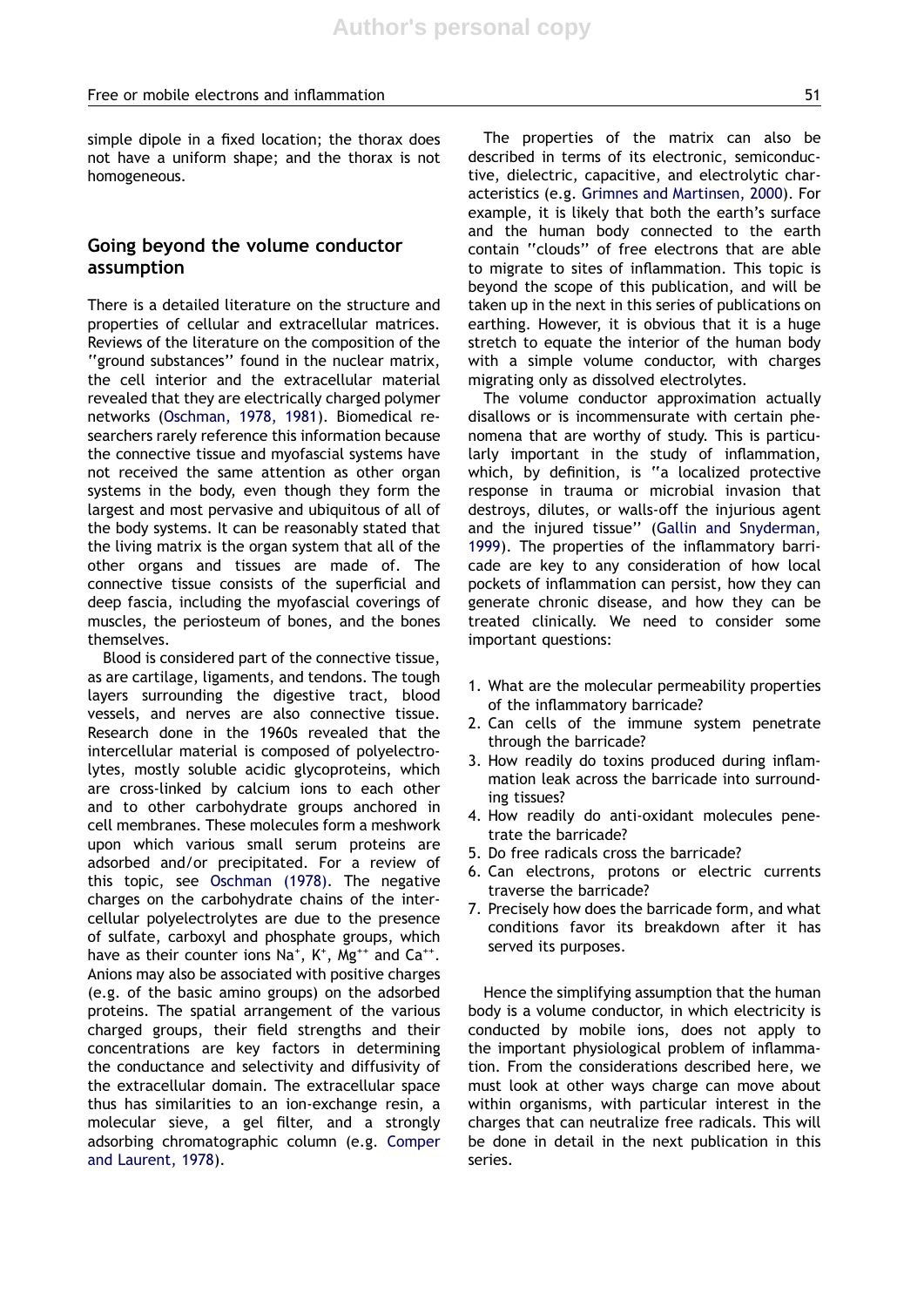# Meaning of ''ungrounded'' in bodywork, energetic and movement therapies

Practitioners of bodywork, energetic, and movement therapies often use the term, ''ungrounded'' to describe certain patients. This is a whole-person perspective that takes into account such subjective qualities as one's mental and emotional state, one's connection with oneself, one's body and one's surroundings. Ungrounded people are sometimes described as ''scattered'' or quietly frenzied or simply uncomfortable. They may be pale, fatigued, uncoordinated or injury-prone. They are often described as disconnected from the earth. Psychological calmness is sometimes equated with being grounded (Kapke, 2005; Rose, 2006).

The ''ungrounded'' patient with a substantial amount of pain and inflammation could be a person who has become depleted of mobile or free electrons. As their pockets of inflammation are reduced during a hands-on therapy session, they could be drawing free electrons from their therapist who is in electrical contact with them. This could explain the ''depleted'' feeling that bodyworkers sometimes experience as a consequence of working on chronic patients. In essence, the therapist has donated his or her electrons to the patient during the session. To counter this problem, most therapeutic schools teach the importance of rinsing the hands in cold water after a treatment. Since the water system is in contact with the earth, it is likely that, among other things, hand rinsing restores electrons to the therapist's body. Hence, the phenomenon of earthing adds depth to the usual definition and understanding of the term ''ungrounded'' as used in the bodywork, energetic, and movement therapy professions. In many cases, the term may refer, in part, to the extent to which an individual has become electrically disconnected from the earth.

Because the atmosphere is a poor conductor of charge, the insulated shoe and modern living environments not only cause a person to become electrically disconnected from the earth, they are also responsible for a sustained deficiency of free electrons on and in a person's body. A person can live months or even years without ever coming into direct electrical contact with the earth. The ability of the body to hold an electrical charge is well known, especially in the winter, when a low humidity environment creates conditions for static charge build up on the body causing the familiar spark to jump when contacting a doorknob or other metal object. The ability to sustain a static charge (deficiency of electrons) is also well recognized in the electronics industry. Millions of electronics

workers connect to the earth every day with electrostatic discharge systems to prevent them from introducing damaging static electricity into the circuits they are working on.

# **Conclusions**

Conductive contact between the earth and the human body during sleep and at other times appears to be useful for facilitating recovery from both acute and chronic injury. The effects appear to be related to the ability of tissues to absorb from the earth mobile electrons. These mobile electrons can have a protective effect on healthy tissues and thereby eliminate or limit collateral damage from the respiratory burst. It is suggested that mobile electrons can also traverse the inflammatory barricade and thereby neutralize free radicals that have accumulated in pockets of inflammation. Semiconduction is proposed as the mechanism of conduction of free electrons within tissues. This concept requires a revision of an old concept in physiology: that the human body and the cells within it are best described as volume conductors, in which charge is conducted by dissolved electrolytes.

The findings come at a time when the inflammation theory of disease is receiving widespread support from biomedical research. Virtually every modern disease, including the diseases usually tied to aging, have been linked with chronic inflammation. The list includes some of the most serious epidemics of our times, including Alzheimer's Disease (Di Rosa et al., 2006) and Autism (Jepson and Johnson, 2007). The proposed role of electrons as anti-oxidants may account in part for the success of a wide variety of complementary and alternative therapies as well as therapeutic devices that introduce electric fields into the body. A reasonable and testable hypothesis is that these methods produce some of their therapeutic outcomes by favoring the migration of clouds of free electrons into pockets of inflammation, where the electrons neutralize free radicals, and thereby resolve chronic inflammation that can be the source of an otherwise persistent or intractable disease or disorder. For example, ''hands-off'' energy techniques sometimes used in Polarity Therapy, Therapeutic Touch, Healing Touch, Reiki and other methods may involve the movements of mobile electrons in response to the therapist's biomagnetic field. The ways these phenomena may interact with and influence traumatic emotional memories (Redpath, 1995; Oschman, 2006) is a topic for future investigation.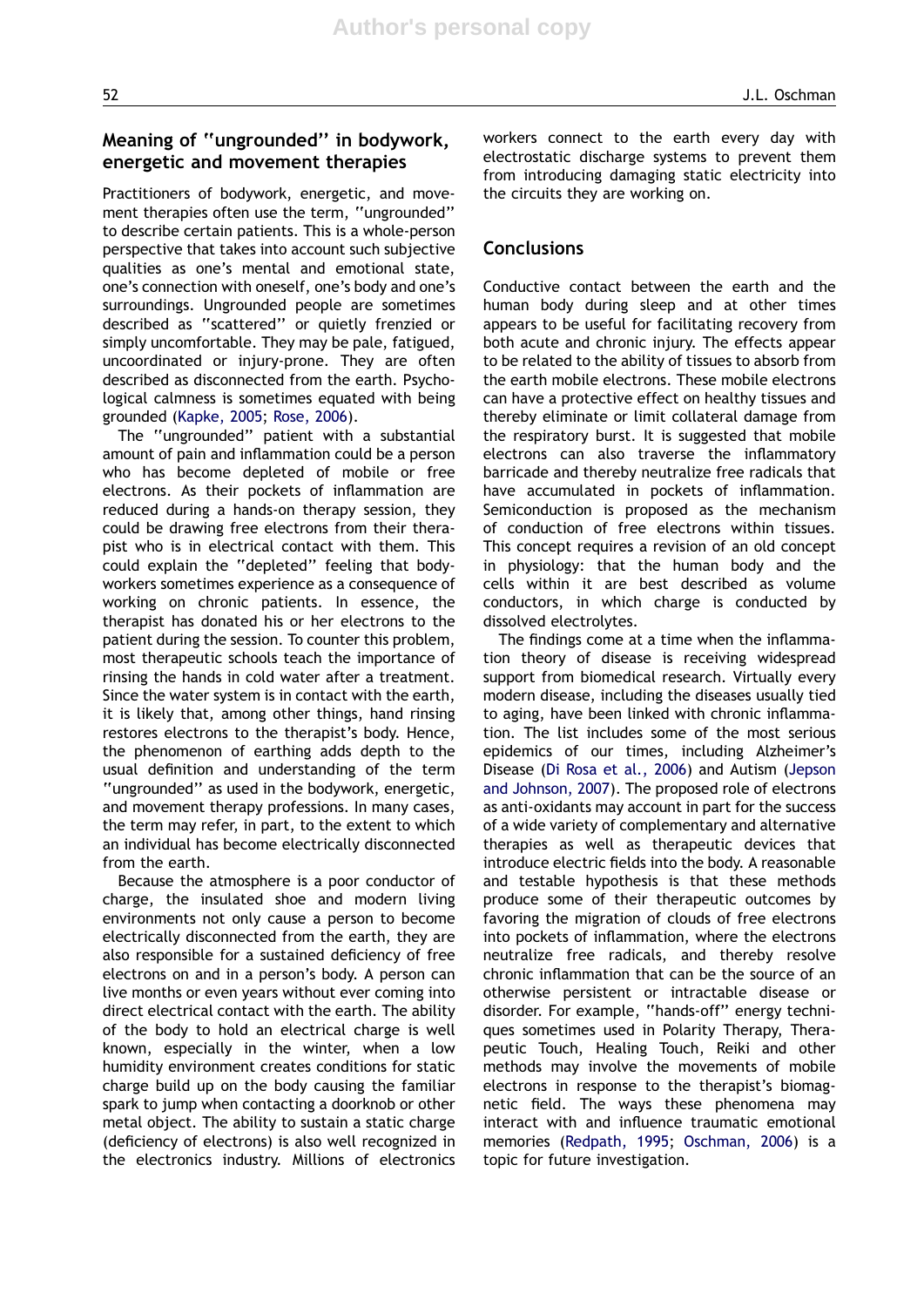## Acknowledgements

I thank Clinton C. Ober, inventor of the earthing systems described in this report, for many valuable discussions of his observations on thousands of people who have used the system he developed and patented. I am indebted to Dr. Jeff Spencer for reporting the results of applying the earthing sleep system during 4 successful competitions of the US Cycling Team in the Tour de France. I thank Dr. William Amalu, DC, DABCT, DIACT, FIACT for conducting and reporting the clinical trials with medical infrared imaging and clinical outcome measures. Dr. Amalu is President of the International Academy of Clinical Thermology. Valuable comments on the manuscript have been provided by Dale Teplitz and MJ Pangman. Gregory O'Kelly kindly sent his unpublished manuscripts that included discussion of the philosophy of science concerning meaning invariance and the problems with the widely held view that ions are the primary charge carriers in living systems. I thank Dr. Mae-Wan Ho for informing me about the work of Ludwig Edelmann.

## Appendix A

Health effects of induced voltages

Connecting the body to the earth essentially insulates the body from the influences of ambient electrical fields. This may have significant physiological benefits. A technical description of the phenomena is given in this Appendix, followed by a simple analogy. In essence, when the body is in an alternating electrical field, each oscillation pulls the body's free electrons in one direction and then pushes them in the other direction. If the body is immersed a variety of sources of electrical fields of various intensities and coming from a variety of directions (this is common in a modern environment), it's free electrons will be pulled hither and thither in an intricate dance. When the body is connected to earth, with its unlimited supply of electrons, nearby oscillating electrical fields have virtually no effect on the free electrons within the body, and the electrons will therefore be more available to carry out appropriate functions.

The human body is exposed to household and workplace 50 or 60 Hz electric fields that are continuously radiated from electrical wiring and from cords connected to appliances. This is true even if the appliances are switched off. When the body is insulated from the earth, it becomes a ''free floating'' dipole antenna that attracts and resonates with ambient electrical fields. The fields then induce measurable alternating voltages on the surface of the body (Dolbear, 1901). In terms of possible health effects, these fields are particularly significant during the 6–10 h period when a person is sleeping in proximity to energized electrical wires and cords near their bed. In essence, the electrons in the body are in continuous motion and are therefore less available to neutralize free radicals in inflamed tissues and perform other functions. The magnitude of the induced voltage can be determined by touching one terminal of a voltmeter that has the other terminal connected to earth.

Electrical contact with the earth creates an entirely different physical situation in which the body is shielded from the effects of ambient electrical fields. Under these conditions, the body is maintained at the same electrical potential or voltage as the earth. Ambient fields cannot affect the potential on the body. In essence, to change the potential on the body, an ambient field would have to alter the entire field of the earth, and this is obviously impossible, given the enormous number of earth electrons that would have to be vibrated. The grounded body is not a ''free floating'' dipole antenna. Under earthed conditions the free electrons on and in the body are not being pushed and pulled by external fields. The body's electrons are therefore available to participate in various regulatory functions such as protecting healthy cells from oxidative stress. Indeed, one significance of sleep may be to provide an opportunity for the healing of the minor bumps and bruises accumulated during the day. Sleep in the presence of an oscillating electrical field may slow this process and thereby contribute to the General Adaptation Syndrome described by Selye.

A comparable situation exists for shielding of electronic cables and equipment by grounding their housings to the earth. Shielding is widely used to prevent external electromagnetic fields from interfering with electronic processes. The following non-technical analogy may clarify the phenomenon. Consider plunging your finger up and down in a glass of water. Each finger movement will cause the water level to go up and down dramatically. Now consider plunging your finger up and down in the water at the edge of a lake or ocean. Because of the enormous volume of water, up and down finger movements have little effect on the water level, either locally or at a distance. Similarly, a body connected to the earth's infinite supply of electrons will be at the same electrical potential as the earth, and nearby oscillating fields will not affect the potential on the body.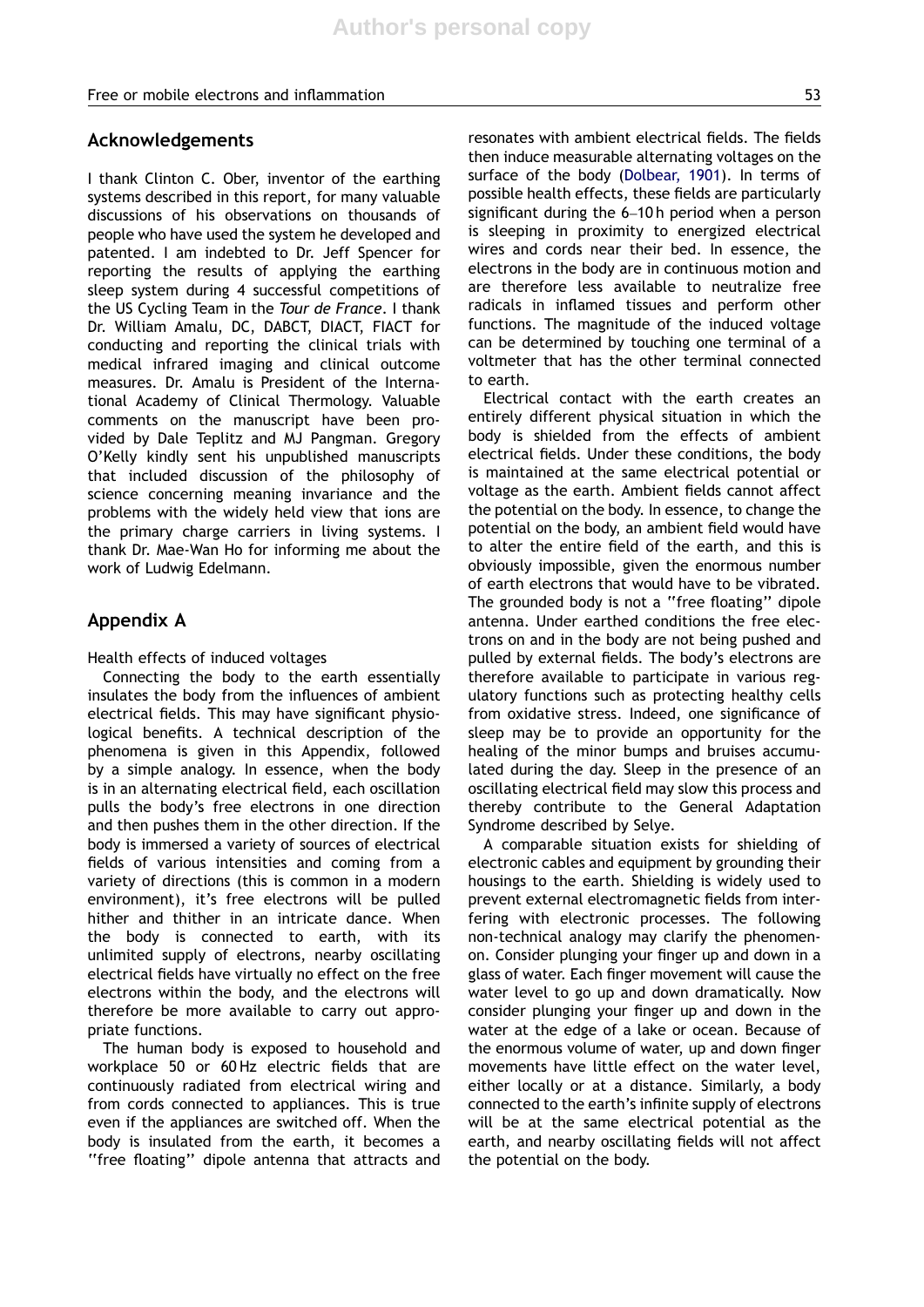## Appendix B

Earthing and cortisol

The study of diurnal cortisol profiles by Ghaly and Teplitz (2004) provided a foundation for subsequent investigations of earthing that are being summarized and discussed in this series of articles. This Appendix considers various questions that have arisen about the Ghaly and Teplitz study and places it in the context of other studies of cortisol. The adrenal hormone, cortisol, is widely regarded as ''the stress hormone.'' Chronic elevation of cortisol can result in disruption of circadian rhythms, which, in turn, contributes to a multitude of adverse health conditions, including sleep disorders, hypertension and cardiovascular disease, stroke, decreased bone density, decreased immune response, mood disturbances, autoimmune disease, and abnormal glucoselevels (Alschuler, 2001). There is evidence that cortisol is involved in regulating sleep (Follenius et al., 1992). Excess cortisol secretion has been linked to chronic insomnia (Vgontzas et al., 2002) and patients with severe insomnia have high evening and nocturnal cortisol levels (Rodenbeck et al., 2002). Neurological effects of chronic elevated cortisol secretion include chronic activation of the sympathetic nervous system (flight-or-fight response) leading to hypertension and cardiovascular disease. The status of the hypothalamic–pituitary–adrenal (HPA) axis and the sympathetic nervous system have been utilized as objective markers of stress reactions (Bjorntorp, 2001).

Cortisol levels show a pronounced circadian rhythm. Lowest secretion levels typically occur during the first half of night time sleep, referred to as the quiescent period. There is an abrupt elevation during the second half of sleep. Peak levels occur shortly after awakening, and then decrease over the remainder of the day. While this is considered a normal profile, various surges in cortisol levels can become superimposed on this rhythm in response to stressors (van Cauter, 1990; Born et al., 1999; Kirschbaum and Hellhammer, 2000). Elevated cortisol levels during the normally quiescent period interfere with sleep (references).

The pilot study of Ghaly and Teplitz (2004) measured diurnal cortisol levels to test the hypothesis that earthing the human body during sleep improves sleep while reducing pain and stress (anxiety, expression, irritability). The purpose was to quantify earlier reports that individuals with pain and insomnia benefit from sleeping with their bodies in conductive contact with the surface of the earth (Ober, 2003, 2004; Ober and Coghill, 2003).

Twelve subjects with complaints of sleep dysfunction, pain and stress were earthed during sleep for 8 weeks in their own beds using a conductive mattress pad. Salivary cortisol tests were administered to establish pre- and post-earthing cortisol profiles. Subjective symptoms of sleep dysfunction, pain, and stress were reported daily throughout the 8-week test period. Measurable improvements (normalization) in diurnal cortisol profiles were observed, with cortisol levels significantly reduced during night time sleep. Symptoms, including sleep dysfunction, pain, and stress, were reduced or eliminated in nearly all subjects. The results indicated that earthing during sleep resynchronises cortisol hormone secretion with the natural 24-h circadian rhythm profile. The findings are significant because medicine is being increasingly challenged to find solutions to the widespread epidemic of sleep problems and their well-established health consequences. The intricate relations between cortisol levels and sleep dysfunction, stress, pain, anxiety, depression, irritability, inflammation, circadian rhythms, the immune response, and various chronic diseases have been the topic of literally thousands of scientific studies. For example, a search of the National Library of Medicine database, Pub Med, lists 7605 studies and 708 review articles with key words ''cortisol'' and ''stress'' and 1348 studies and 179 review articles with key words ''cortisol'' and ''sleep.'' A summary of methods for measuring stress can be found in Cohen et al. (1995). See, in particular, Chapter 8, on measuring stress hormones, by Baum and Grunberg (1995). Changes in cortisol levels and their 24h profiles have broad impact on most if not all systems in the body. Cortisol is both a mediator and a marker of the stress response and allostatic load. Allostatic load is defined as the cumulative toll or load imposed on the hypothalamic–pituitary–adrenal (HPA) axis by various stressors (Kim et al., 2007).

There is extensive discussion of the exact meaning of diurnal cortisol profiles and the best ways to interpret them. For example, the shape of the curve is considered by some authors to be less significant than the area under the curve, which is generally taken as an indicator of the total cortisol level for a day and therefore an index of allostatic load. However, the Ghaly and Teplitz study focused on individuals already complaining of sleep dysfunction, pain and stress. Since subjects were preselected for different aspects of stress, the primary purpose was not to measure allostatic load; instead the interest was in quantifying the effects of earthing on the diurnal cortisol profiles.

Each of the 12 subjects in the study served as his or her own control, in that the comparisons were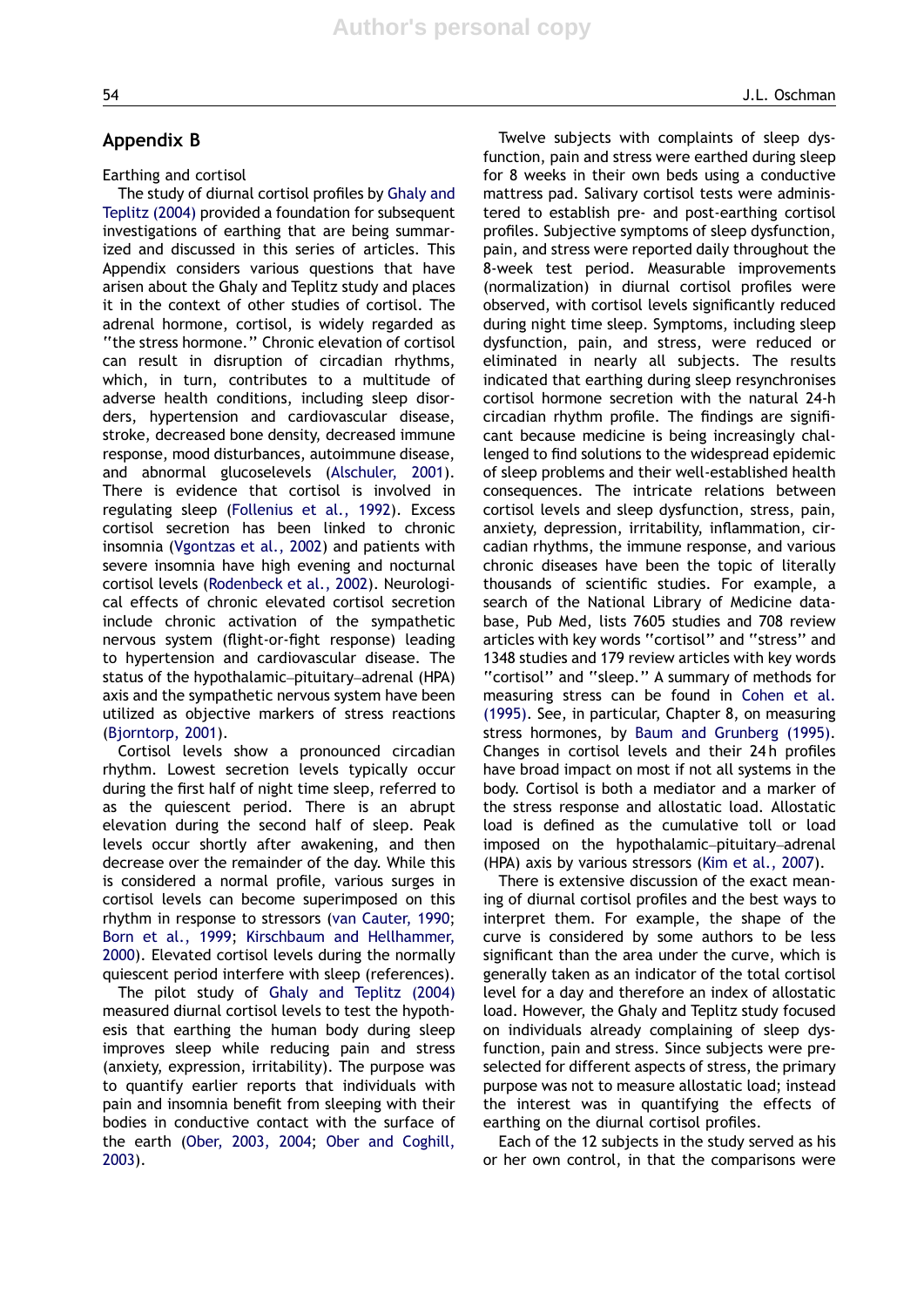made between their 24-h pre-earthing cortisol profiles and their profiles after 6 weeks of earthing with a barefoot mattress pad. This is referred to as an uncontrolled field study, in that there was not a separate control group, and the measurements were based on samples taken by the subjects themselves, as opposed to measurements made in a laboratory setting. The cortisol measurements were obtained in the same way at the beginning and at the end of the study, i.e. samples were taken at 8 AM, noon, 4 PM, 8 PM, midnight, and 4 AM. Subjects were not required to change their sleeping habits, except that they all had to awaken at the same time to take the 8 AM cortisol saliva samples on two days during the study. This is important because time of awakening can influence the cortisol awakening response or CAR (Frederenko et al., 2004).

There is agreement in the literature that sampling of this type is suitable for establishing the diurnal cortisol profile (e.g. Stone et al., 2001). The salivary cortisol samples were obtained by having the subjects chew a Dacron salvette for 2 min. They were instructed to not brush their teeth before chewing, and they placed the salvettes in their refrigerators. The samples were picked up the following day and taken to the laboratory for analysis. It has been shown that saliva samples obtained in this manner can be stored at room temperature for more than 2 weeks without appreciable degradation of cortisol levels (Kirschbaum and Hellhammer, 1989). The measurement laboratory (Sabre Laboratories, Carlsbad, CA) reports that five independent facilities have found that assays of a cortisol sample containing 3.6 ng/ml show a standard deviation of 1.17 with a range 2.33–5.51 (personal communication from the laboratory Director, Victor Selerno). Due to an omission, the units for the cortisol plots were not given in Figures 1–3 in the Ghaly and Teplitz (2004) report. The units on the y-axes of the plots should have been labelled as ng/ml.

A variety of cortisol measurement techniques have been devised for different situations. There are various ways of interpreting the significance of the results in relation to health and stress levels. A number of confounding variables and methodological issues can influence outcomes. For example, Kudielka and others (2006) identified a number of confounding variables. However, that study attempted to quantify confrontational psychological stress by measuring the HPA axis reactivity to simulated burnout or vital exhaustion resulting from various stressors including pharmacological stimulation. The inconsistencies and methodological issues raised are not applicable to the Ghaly and Teplitz study, which examined day-night cortisol profiles. The scientific literature makes a clear distinction between these two types of study designs.

It has been pointed out that the units for the cortisol plots were not given in the Ghaly and Teplitz study. The units on the y-axes of Figures 1–3 should have been identified as ng/ml. Note that the range of 0–60 is appropriate when using the ''conventional'' units in the United States; European researchers use the metric or SI unit, nmol/L.

A final concern is the extent to which the Hawthorne effect may have influenced the outcomes in the study. Some researchers have questioned the validity of the Hawthorne effect. In any case, the convergence of endocrine measures with subjective behavioural data in the study make a strong case for the conclusions reached.

#### References

- Alschuler, L., 2001. Stress; thief in the night. International Journal of Integrative Medicine 3, 27–34.
- Amalu, W.C., Hobbins, W.B., Head, J.F., Elliot, R.L., 2006. Infrared imaging of the breast—an overview. In: Bronzino, J.D. (Ed.), The Biomedical Engineering Handbook, 3rd ed., Medical Devices and Systems. CRC Press, Baton Rouge Ch. 25.
- Anisimov, S.V., Mareev, E.A., Bakastov, S.S., 1999. On the generation and evolution of aeroelectric structures in the surface layer. Journal of Geophysical Research 104 (D12), 14359–14367.
- Applewhite, R., 2005. Effectiveness of a Conductive Patch and a Conductive Bed Pad in reducing induced human body voltage via the application of earth ground. European Biology and Bioelectromagnetics 11/03/2005 issue, pp. 23–40, on the web at:  $\langle$ http://www.ebab.eu.com/dsp\_abs.asp?s\_aid=3&s\_ vol=1 $8$ s iss=1 $\lambda$ .
- Bassett, C.A.L., 1995. Bioelectromagnetics in the service of medicine. In: Blank, M. (Ed.), Electromagnetic Fields: Biological Interactiionis and Mechanisms. Advances in Chemistry Series 250. American Chemical Society, Washington, DC, pp. 261–275.
- Baum, A., Grunberg, N., 1995. In: Cohen, S., Kessler, R.C., Gordon, L.U. (Eds.), Measuring Stress: A Guide for Health and Social Scientists. Oxford University Press, New York, pp. 175–192 Chapter 8.
- Bergmann, G., Kniggendorf, H., Graichen, F., Rohlmann, A., 1995. Influence of shoes and heel strike on the loading of the hip joint. Journal of Biomechanics 28, 817–827.
- Berridge, M.J., Oschman, J.L., 1972. Transporting Epithelia. Academic Press, New York.
- Bjorntorp, P., 2001. Do stress reactions cause abdominal obesity and comorbidities? Obesity Reviews 2, 73–86.
- Born, J., Hansen, K., Marshall, L., Molle, M., Fehm, H.L., 1999. Timing the end of nocturnal sleep. Nature 397, 29–30.
- Burkett, L.N., Kohrt, M., Buchbinder, R., 1985. Effects of shoes and foot orthotics on VO2 and selected frontal plane kinematics. Medicine and Science in Sports and Exercise 17, 158–163.
- Chaitow, L., 2005. Cranial Manipulation: Theory and Practice. Churchill Livingstone, Edinburgh.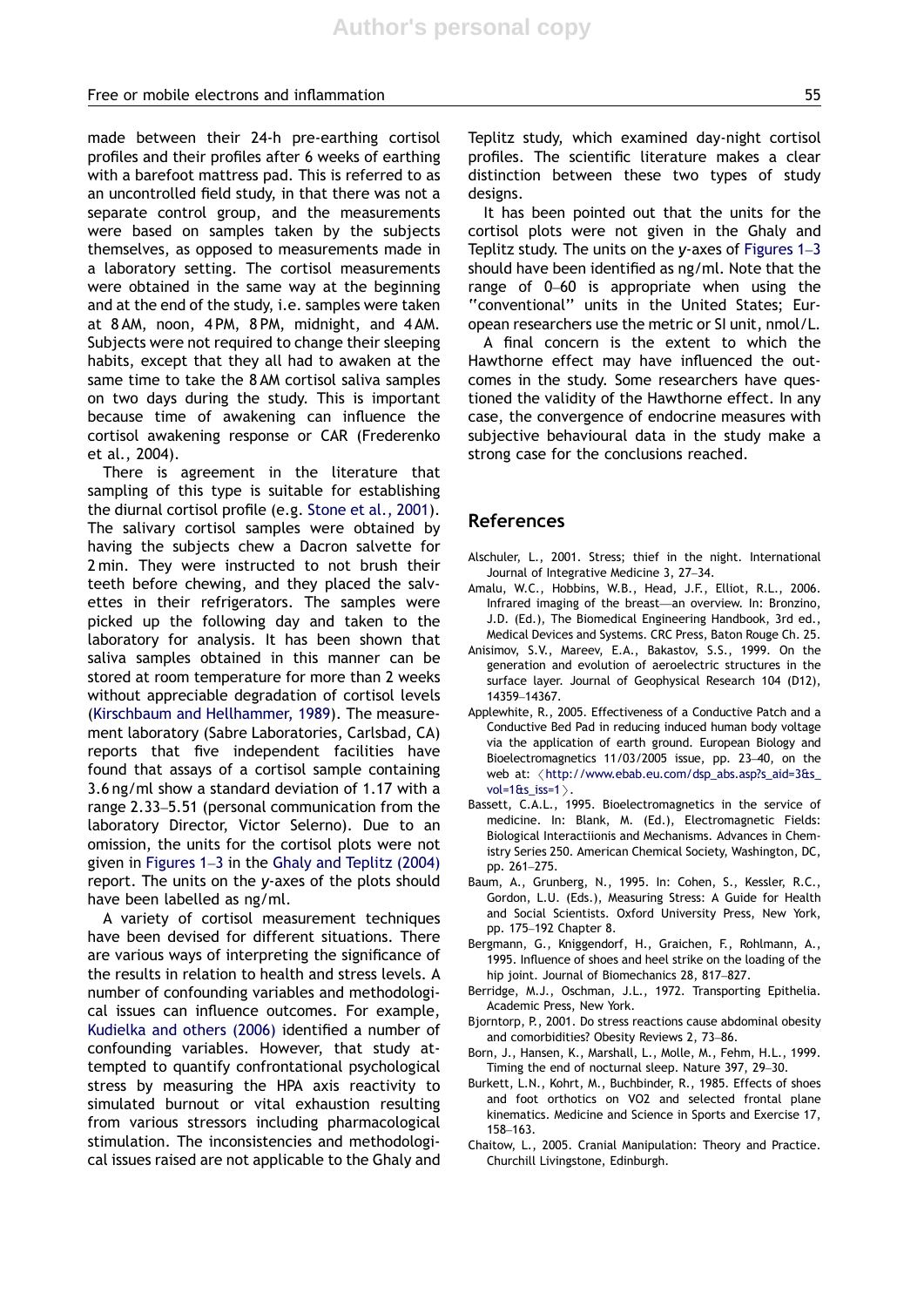56 J.L. Oschman

- Chevalier, G., Mori, K., Oschman, J.L., 2006. The Effect of Earthing (grounding) on Human Physiology. European Biology and Bioelectromagnetics 31/01/2006 issue, pp. 600–621, on the web:  $\langle$ http://www.ebab.eu.com/dsp\_abs.asp?s\_aid=  $41@s_vol=1@s_is=5$ .
- Cohen, S., Kessler, R.C., Gordon, L.U. (Eds.), 1995. Measuring Stress: A Guide for Health and Social Scientists. Oxford University Press, New York.
- Comper, W.D., Laurent, T.C., 1978. Physiological function of connective tissue polysaccharides. Physiological Reviews 58 (1), 255–315.
- Cook, N.R., Albert, C.M., Gaziano, J.M., et al., 2007. A randomized factorial trial of vitamins C and E and beta carotene in the secondary prevention of cardiovascular events in women. Results from the women's antioxidant cardiovascular study. Archives of Internal Medicine 167, 1610–1618.
- Davis, R.H., Pitkow, H.S., Shovlin, K.A., 1981. Anti-inflammatory effect of tryptophan in Selye pouch. Journal of the American Podiatry Association 71 (12), 690–691.
- Di Rosa, M., Dell'Ombra, N., Zambito, A., et al., 2006. Chitotriosidase and inflammatory mediator levels in Alzheimer's disease and cerebrovascular dementia. The European Journal of Neuroscience 23 (10), 2648–2656.
- Dolbear, A.E., 1901. On the physics of fields. Science 14 (360), 442–444.
- Edelmann, L., 2002. Freeze-dried and resin-embedded biological material is well suited for ultrastructure research. Journal of Microscopy 207 (1), 5–26.
- Feyerabend, P., 1981. Realism, Rationalism and Scientific Method: Philosophical Papers, vol. 1. Cambridge University Press, Cambridge, UK, p. 185.
- Flaherty, R.F., 1994. Running Economy and Kinematic Differences Among Running with the Foot Shod, with the Foot Bare, and with the Bare Foot Equated for Weight. Microform Publications, International Institute for Sport and Human Performance, University of Oregon, Eugene, Oregon.
- Foley, P.B., Cairncross, K.D., Foldes, A., 1986. Pineal indoles: significance and measurement. Neuroscience and Biobehavioral Reviews 10, 273–293.
- Follenius, M., Brandenberge, G., Bandesap, J.J., Libert, J.P., Ehrhart, J., 1992. Nocturnal cortisol release in relation to sleep structure. Sleep 15, 21–27.
- Frederick, A., Frederick, C., 2006. Stretch to Win. Flexibility for Improved Speed, Power and Agility. Kinetics Press, Champaign, IL.
- Gallin, J.I., Snyderman, R., 1999. Inflammation. Basic Principles and Clinical Correlates, thirrd ed. Lippincott Williams & Wilkins, Philadelphia, p. 1.
- Geophysics Study Committee, 1986. The Earth's Electrical Environment, Technical Report. National Academy Press, Washington, DC.
- Ghaly, M., Teplitz, D., 2004. The biological effects of grounding the human body during sleep, as measured by cortisol levels and subjective reporting of sleep, pain and stress. Journal of Alternative and Complementary Medicine 10, 767–776.
- Gille, J., Swerlick, R.A., 1996. Integrins: role in cell adhesion and communication. Annals of the New York Academy of Sciences 797 (11), 93–106.
- Gish, O.H., 1936. The natural electric currents of the earth. The Scientific Monthly 43 (1), 47–57.
- Grimnes, S., Martinsen, Ø.G., 2000. Bioimpedance and Bioelectricity Basics. Academic Press/Harcourt, San Diego.
- Hercberg, S., Galan, P., Preziosi, P., et al., 2004. The SU. VI.MAX study. A randomized, placebo-controlled trial of the health

effects of antioxidant vitamins and minerals. Archives of Internal Medicine 164, 2335–2342.

- Hodgkin, A.L., Keynes, R.D., 1953. The mobility and diffusion coefficient of potassium in giant axons from Sepia. Journal of Physiology 119, 513–528.
- Jepson, B., Johnson, J., 2007. Changing the Course of Autism: A Scientific Approach for Parents and Physicians. Sentient Publications, Boulder, CO.
- Kapke, K., 2005. Healing with sound, Part I. Tuning the human instrument. Massage and Bodywork Magazine, August/September issue.
- Kim, Y., Laposky, A.D., Bergmann, B.M., Turek, F.W., 2007. Repeated sleep restriction in rats leads to homeostatic and allostatic responses during recovery sleep. Proceedings of the National Academy of Sciences, USA 104 (25), 10697–10702.
- Kirschbaum, C., Hellhammer, D.H., 1989. Salivary cortisol in psychobiological research: an overview. Neuropsychobiology 22, 150–169.
- Kirschbaum, C., Hellhammer, D.H., 2000. Salivary cortisol. In: Fink, G. (Ed.), Encyclopaedia of Stress, vol. 3, first ed. Academic Press, San Diego, pp. 379–383.
- Koefoed-Johnsen, V., Ussing, H.H., 1958. The nature of the frog skin potential. Acta Physiologica Scandinavica 42, 298–308.
- Kudielka, B.M., Bellingrath, S., Hellhammer, D.H., 2006. Cortisol in burnout and vital exhaustion: an overview. Giornale Italiano di Medicina del Lavoro ed Ergonomia 28:1, Supplemento Psicologia 1, 34–42.
- Lee, R.P., 2005. Interface. Mechanisms of Spirit in Osteopathy. Stillness Press, Portland Oregon.
- Luby-Phelps, K., 2000. Cytoarchitecture and physical properties of cytoplasm: volume, viscosity diffusion, intracellular surface area. International Review of Cytology 192, 189–221.
- Malmivuo, J., Plonsey, R., 1995. Bioelectromagnetism. Principles and Applications of Bioelectric and Biomagnetic Fields. Oxford University Press, New York.
- Maniotis, A.J., Chen, C.S., Ingber, D.E., 1997. Demonstration of mechanical connections between integrins, cytoskeletal filaments, and nucleoplasm that stabilize nuclear structure. Proceedings of the National Academy of Sciences USA 94 (3), 849–854.
- McMakin, C.R., 2004. Microcurrent therapy: a novel treatment method for chronic low back myofascial pain. Journal of Bodywork and Movement Therapies 8 (2), 143–153.
- Meinig, G.E., 1994. Root Canal Cover-Up, second ed. Bion Pub, Ojai, CA.
- Myers, T.W., 2001. The Anatomy Trains. Myofascial Meridians for Manual and Movement Therapists. Churchill Livingstone, Edinburgh.
- Northrop, F.S.C., 1959. The Two Kinds of Deductively Formulated Theory, Ch 6 in The Logic of the Sciences and the Humanities. Meridian Books, New Haven, CT, p. 102.
- Ober, A.C., 2003. Grounding the human body to earth reduces chronic inflammation and related chronic pain. ESD Journal, July issue.
- Ober, A.C., 2004. Grounding the human body to neutralize bioelectrical stress from static electricity and EMFs. ESD Journal, February 22 issue.
- Ober, A.C., Coghill, R.W., 2003. Does grounding the human body to earth reduce chronic inflammation and related chronic pain? In: Presented at the European Bioelectromagnetics Association annual meeting, November 12, 2003, Budapest, Hungary.
- Oschman, J.L., 1978. Morphological correlates of transport. In: Giebisch, G., Tosteson, D.C., Ussing, H.H. (Eds.), Membrane Transport in Biology, Vol. III. Transport Across Multimembrane Systems. Springer, Berlin, pp. 55–93 Chapter 3.